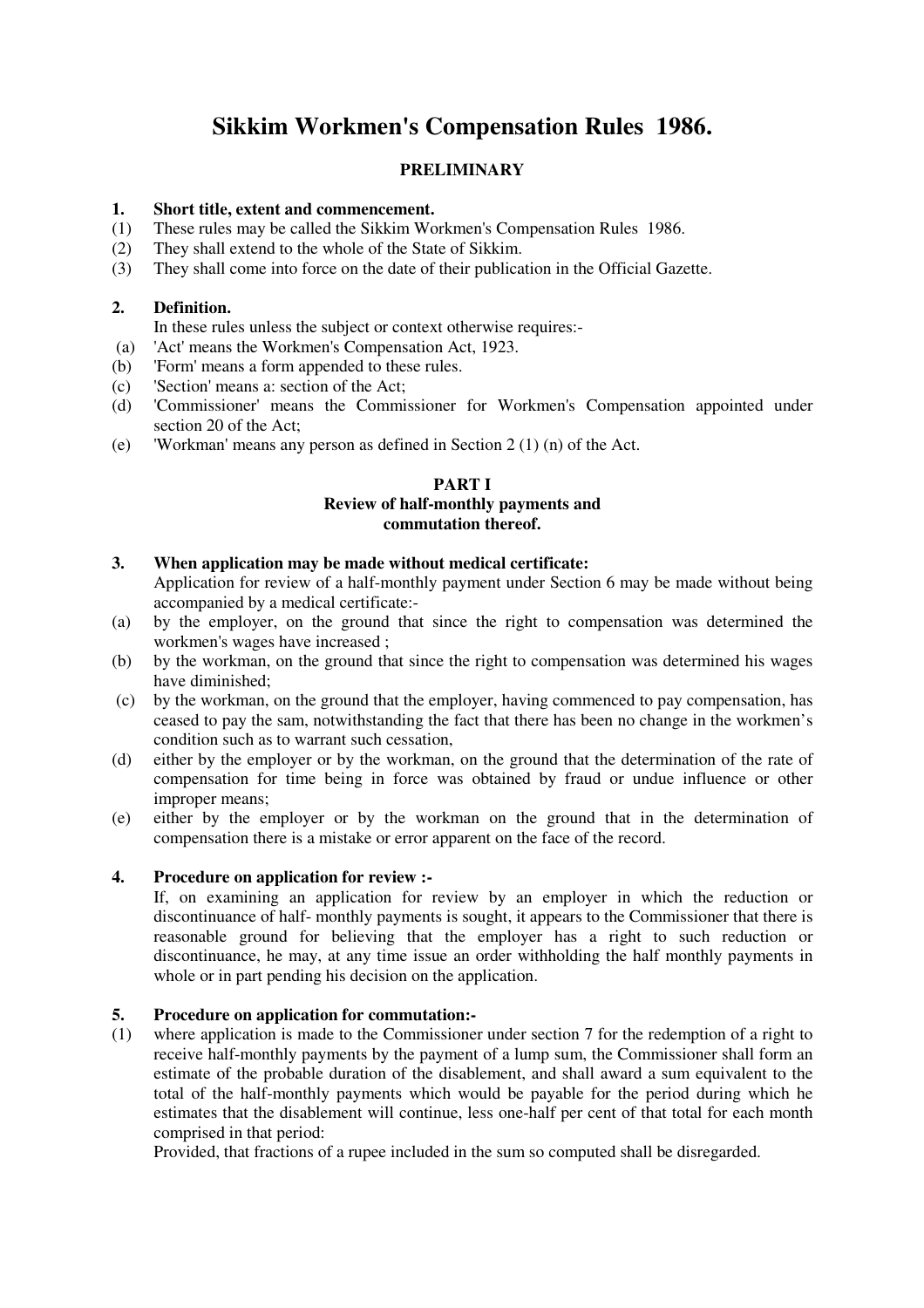(2) When, in any case to which sub-rule (I) applies, the Commissioner is unable to form an approximate estimate of the probable duration of the disablement, he may from time to time postpone a decision on .the application for a period not exceeding two months at any one time.

## **PART II Deposit of Compensation**

## **6. Deposit under section 8 (1).-**

- (1) An employer depositing compensation with the Commissioner under sub-section (1 of Section 8, in respect of a workman whose injury has resulted in death shall furnish therewith a statement in Form A, and shall be given a receipt in Form C. In other cases of deposits with the Commissioner under sub-section (1) of Section 8, the employer shall furnish a statement in Form B, and shall be given a receipt in Form C.
- (2) If, when depositing compensation in respect of fatal accidents, the employer indicates in the statement referred to in sub-rule (1 that be desires to be made a party to the distribution proceedings, the Commissioner shall, before allotting the sum deposited as compensation, afford to the employer an opportunity of establishing that the person to whom he proposes to allot such sum is not a dependant of the deceased workman or, as the case may be, that no one of such person is a dependant.
- (3) The statement of disbursements to be furnished on application by the employer under subsection (4) of section 8 shall be in Form D.

## **7. Publication of lists of deposits. –**

 The Commissioner shall cause to be displayed in a prominent position outside his office an accurate list of the deposits received by him under sub-section (1) of section 8, together with the names and addresses of the depositors and of the workmen in respect of whose death or injury the deposits have been made.

## **8. Application by dependants for deposit of compensation. –**

- (1) A dependant of a deceased workman may apply to the Commissioner for the issue of an order to deposit compensation in respect of the death of the workman. Such application shall be made in Form I.
- (2) if compensation has not been deposited, the Commissioner shall dispose such application in accordance with the provisions of part V of these rules: Provided that—
- (a) The Commissioner may, at any time before issues are framed, caused notice to be given in such manner as he thinks fit to all or any of the dependants of the deceased workman who have not joined in the application, requiring them, if they desire to join therein, to appear before him on a date specified in this behalf.
- (b) any dependant to whom such notice has been given and who fails to appear and to join in the application on the date specified in the notice shall not be permitted thereafter to claim that the employer is liable to deposit compensation unless he satisfies the Commissioner that he was prevented by any sufficient cause from appearing when the case was called on for hearing.
- (3) If, after completing the enquiry into the application, the Commissioner issues an order requiring the employer to deposit compensation in accordance with sub-section (1) of section 8, nothing in sub-rule (2) shall be deemed to prohibit the allotment of any part of the sum deposited as compensation to a dependant of the deceased workman who failed to join the application.

## **9. Deposit under section 8 (2). –**

 An employer depositing compensation in accordance with sub-section (2) of section 8 of the Act shall furnish therewith a statement in Form F and shall be given receipt in Form F.

## **10. Investment of money. –**

 Money in the hands of Commissioner may be invested for the benefit of the dependants of deceased workman in the State Bank of Sikkim or State Bank of India.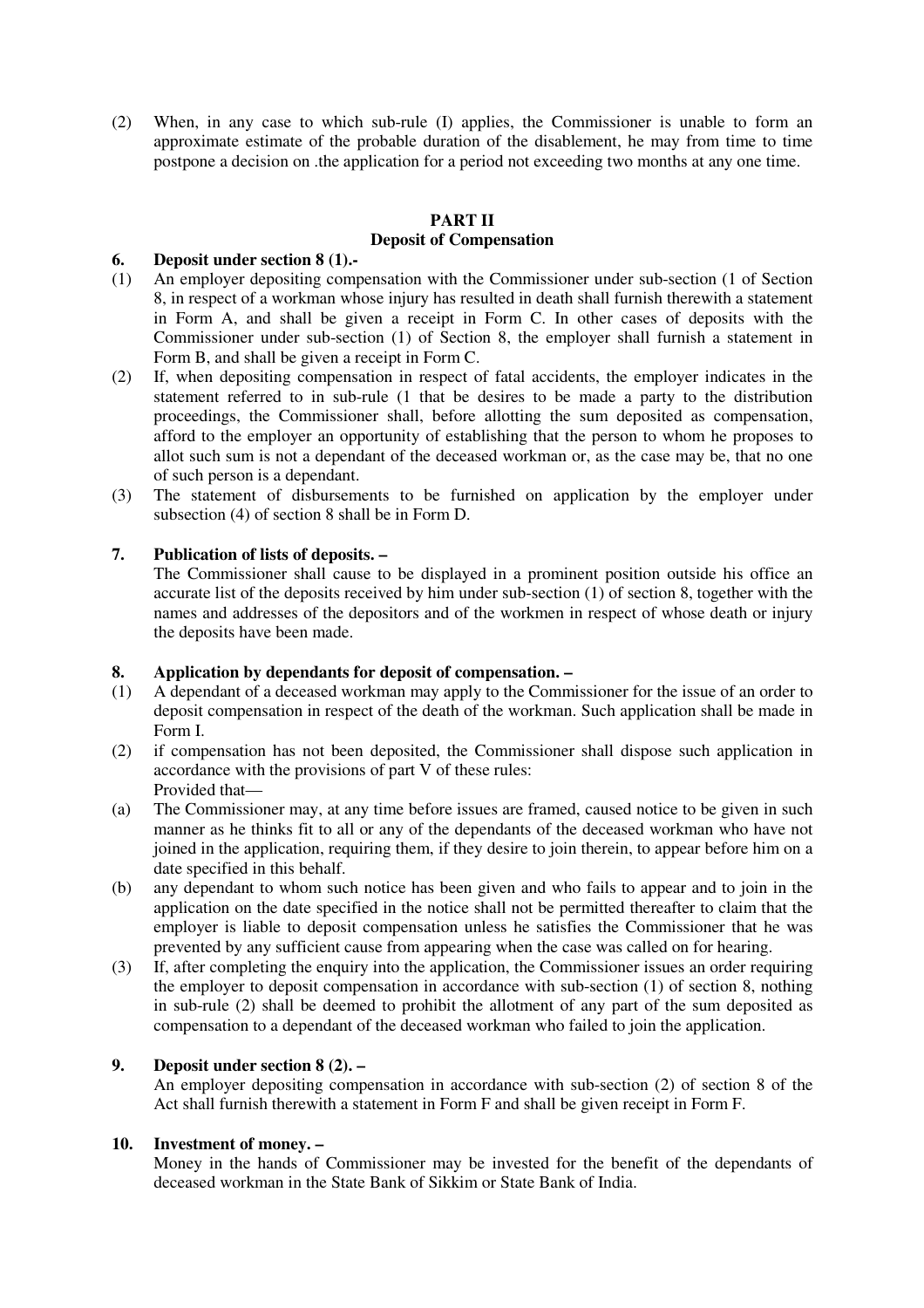## **PART III Report of Accidents**

## **11. Report of fatal accidents. –**

 The report required by section 10 B of the Act shall subject to such rules, if any, as may be made by the State Government, be in Form G.

## **12. Right of employer to present memorandum when information received. -**

- (1) Any employer who has received information of an accident may at any time, notwithstanding the fact that no claim for compensation has been instituted in respect of such accident, present to the Commissioner a memorandum, supported by an affidavit made by himself or by any person subordinate to him having knowledge of the facts stated in the memorandum, embodying the results of any investigation or inquiry which has been made into the circumstances or cause of the accident.
- (2) A memorandum presented under sub-rule (1 shall, subject to the payment of such fee as may be prescribed, be recorded by the Commissioner.

## **PART IV**

## **Medical Examination**

**13. Workman not to be required to submit to medical examination save in accordance with rules. –**

 A workman who is required by sub-section (1) of section 11 to submit himself for medical examination shall be bound to do so in accordance with the rules contained in this part and not otherwise.

## **14. Examination when workman and medical practitioner both on premises.-**

 When such workman is present at the employer's premises, and the employer offers to have him - examined free of charge by a qualified medical practitioner who is so present, the workman shall submit himself for examination forthwith.

## **15. Examination in other cases. –**

In cases to which Rule 14 does not apply, the employer may-

- (a) send the medical practitioner to the place where the workman is residing for the time being in which case the workman shall submit himself for medical examination on being requested to do so by the medical Practitioner, or
- (b) send to the workman an offer in writing to have him examined free of charge by a qualified medical practitioner, in which case the workman shall submit himself for medical examination at the employer's premises or at such other place in the vicinity as is specified in such offer and at such time as is so specified:

Provided that—

- (i) the time so specified shall not, save with the express consent of the workman, be between the hours of 7 p.m. and 6 a.m. and
- (ii) in case where the workman's conditions renders it impossible or inadvisable that he should leave the place where he is residing for the time being, he shall not be required to submit himself for medical examination save at such place.

## **16. Restriction on number of examinations -.**

 A workman who is in receipt of a half-monthly payment shall not be required to submit himself for medical examination elsewhere than at the place where he is residing for the time being more than twice in the first month following the accident or more than once in any subsequent month.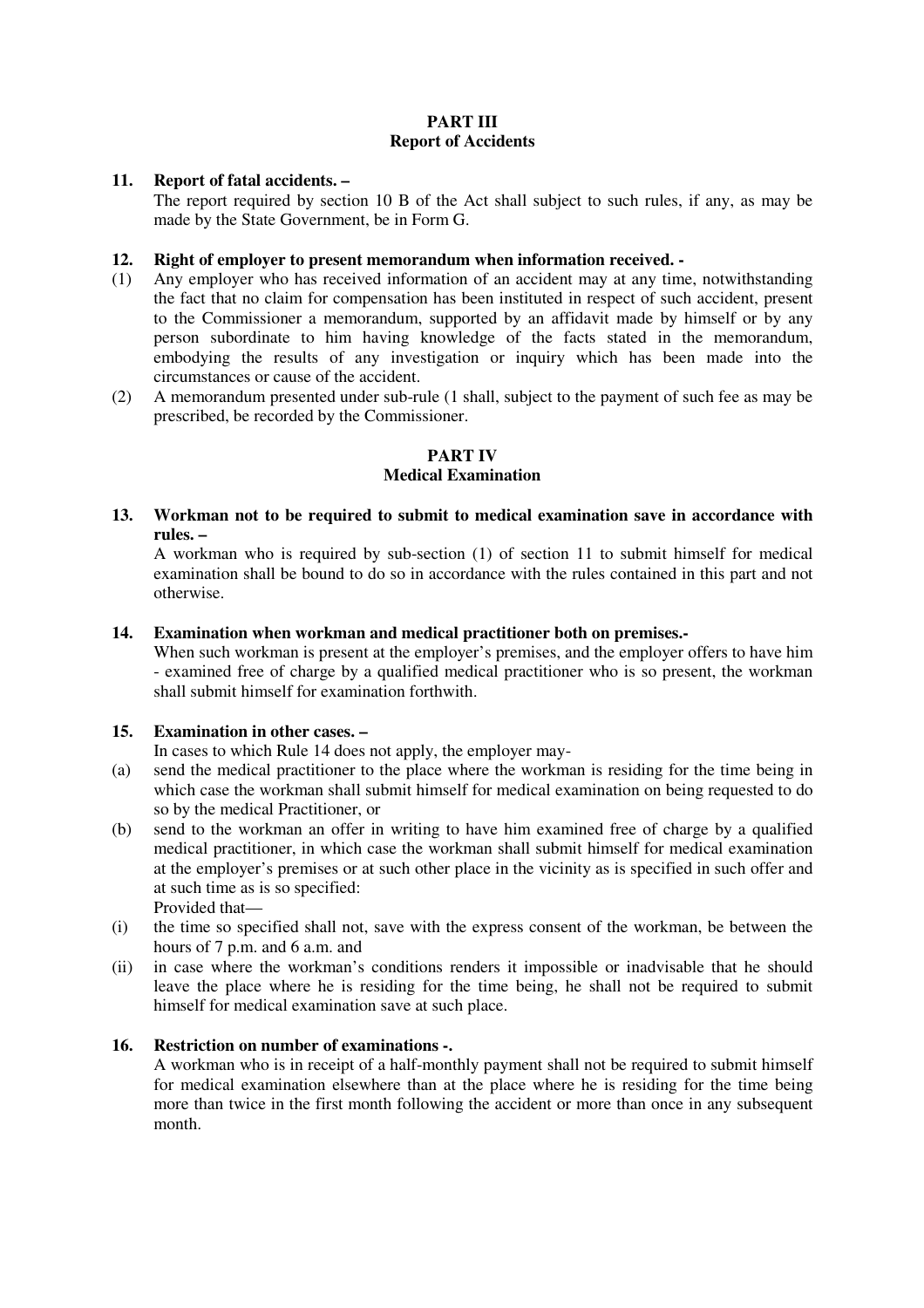## **17. Examination after suspension of right to compensation :**

 If a workman whose right to compensation has been suspended under sub-section (2) or subsection (3) of section 11 of the Act, subsequently offers himself for medical examination, his examination shall take place on the employer's premises or at such other place in the vicinity as may be fixed by the employer, and at a time to be fixed by the employer not being, save with the express consent of the workman, more than 72 hours after the workman, has so offered himself.

## **18 Examination of women.-**

- (1) No women shall, without her consent be medically examined by a male practitioner, save in the presence of another women.
- (2) No women shall be required to be medically examined by a male practitioner if she deposits a sum sufficient to cover the expenses of examination by a female practitioner.

## **PART V Procedure**

## **19. Introductory.-**

 Save as otherwise provided in the these rules, the procedure to be followed by commissioner in the disposal of case under the Act or these rules and by the parties in such cases shall be regulated in accordance with the rules contained in this par.t.

## **20. Application.-**

- (1) Any application of the nature referred to in section 22. may be sent to the Commissioner by registered post or may be presented to him or to any of his subordinates authorised by him in this behalf and, if so sent or presented, shall, unless the Commissioner otherwise directs, be made in duplicate in the appropriate Form, if any, and shall be signed by the applicant.
- (2) There shall be appended to every such application a certificate, which shall be signed by the applicant, to the effiect that the statement of facts contained in the application is to the best of his knowledge and belief accurate.

## **21 Production of documents.-**

- (1) when the application for relief is based upon a document, the document shall be appended to the application.
- (2) Any other document which any party desires to tender in evidence shall be produced at or before the first hearing.
- (3) Any document which is not produced at or within the time specified in sub-rule (1) or (2) as the case may be, shall not, without the sanction .of the Commissioner, be admissible in evidence on behalf of the party who should have produced it
- (4) Nothing in this rule applies lo any document which is produced for the purpose of crossexamining a witness or is handed to a witness to refresh his memory.

## **22. Application presented to wrong Commissioner.-**

- (1) If it appears to the Commissioner on receiving application that it should be presented to another Commissioner, he shall return it to the applicant after endorsing upon it the date of the presentation and return, the reason for returning it and designation of the Commissioner to whom it should be presented.
- (2) If it appears to the Commissioner at any subsequent stage that an application should have been presented to another Commissioner, he shall send the application to the Commissioner empowered to deal with it and shall inform the applicant (and the opposite-party, if he has received a copy of the application under rule 26), accordingly.
- (3) The Commissioner to whom an application is transferred under sub-rule (2) may continue the proceedings as if the previous proceedings or any part of them had been taken before him, if he is satisfied that the interests of the parties will not thereby be prejudiced.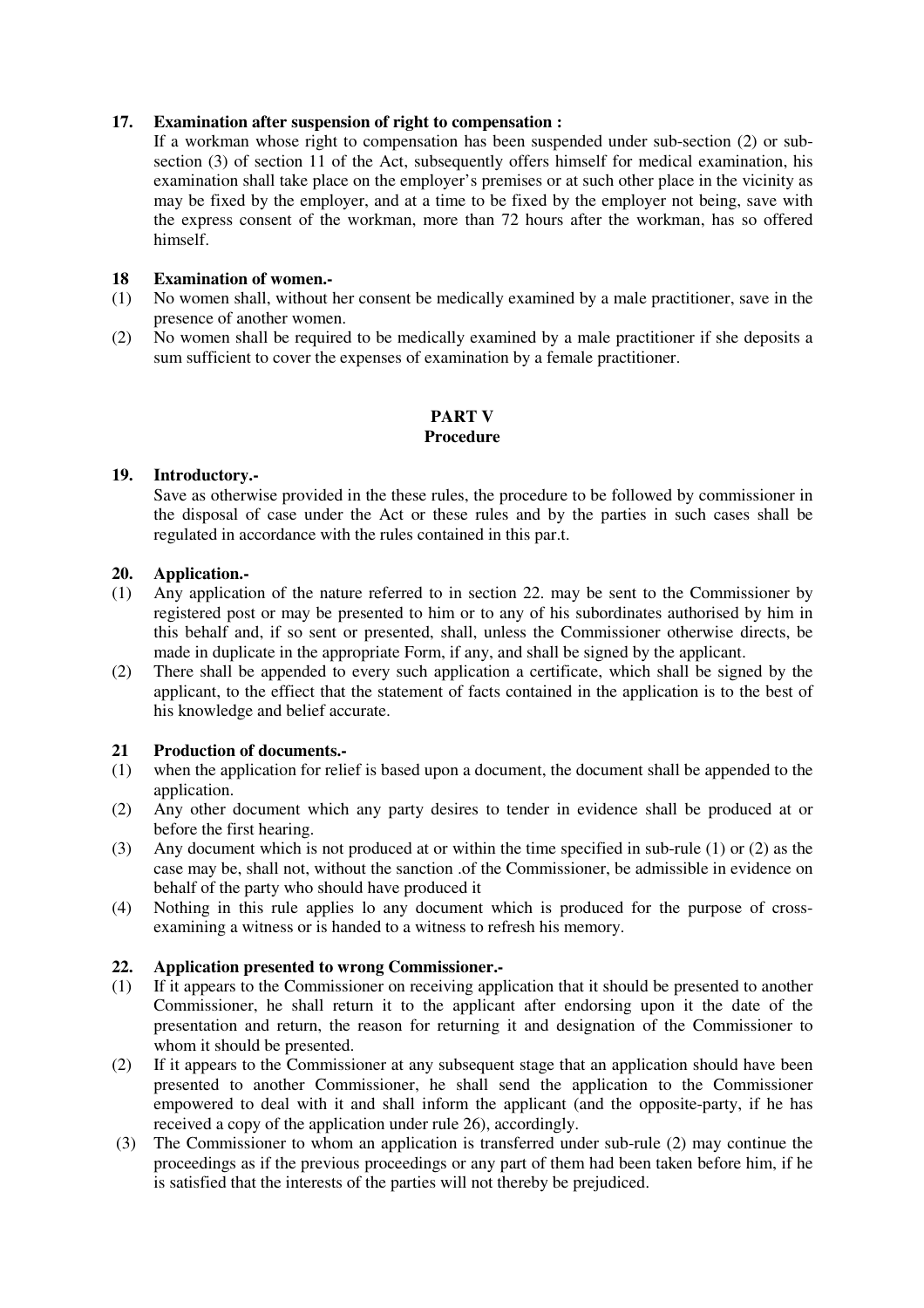## **23. Examination of applicant.-**

- (1) On receiving an application of the nature referred to in section 22, the Commissioner may examine the applicant on oath, or may send the application to any officer authorised by the state Government in this behalf and direct such officer to examine the applicant and his witnesses and forward the record thereof to the Commissioner.
- (2) The substance of any examination made under sub-rule (1) shall be recorded in the manner provided for the recording of evidence .in section 25.

## **24. Summary dismissal of application.—**

- (1) The Commissioner may, after considering the application and the result of any examination of the applicant under rule 23, summarily dismiss the application, if for reasons to be recorded, he is of opinion that there are not sufficient ground for proceeding thereon.
- (2) The dismissal of the application under sub-rule (1) shall not of itself preclude the applicant from presenting a fresh application for the settlement of the same matter.

## **25. Preliminary inquiry into application.—**

 If the application is not dismissed under rule 24, the Commissioner may, for reasons to be recorded call upon the applicant to produce evidence in support of the application before• calling upon any other party, and, if upon considering such evidence the Commissioner is of opinion that there is no case for the relief claimed, he may dismiss the application with a brief statement of his reasons for so doing.

## **26. Notice to opposite party.—**

 lf the Commissioner does not dismiss the application under rule 24 or rule 25, he shall send to the party from whom the applicant claims relief (hereinafter referred to as the opposite party) a copy of the application together with a notice of the date on which he will dispose of the application, and may call upon the parties to produce upon that date any evidence which they may wish to tender.

## **27. Appearance and examination of opposite party. -**

- (1) The opposite party, may, and if so required by the Commissioner, shall, at or before the first hearing or within such time as the Commissioner may permit, file a written statement dealing with the claims raised in the application, any such written statement shall form part of the record.
- (2) If the opposite party contests the claim, the Commissioner may, and, if no written statement has been filed, shall proceed to examine him upon the claim, and shall reduce the result of examination to writing.

## **28. Framing of issues.—**

- (l) After considering any written statement and the result of any examination of the parties, the Commissioner shall ascertain upon what material propositions of fact or of law the parties are at variance and shall thereupon proceed to frame and record the issues upon which the right decision of the case appears to him to depend.
- (2) In recording the issues, the Commissioner shall distinguish between those issues which in his opinion concern points of facts and those which concern points of law.

## **29. Power to postpone trial of issues of facts where issues of law arise. –**

 When issues both of law and of fact arise in the same case, and the Commissioner is of opinion that the case may be disposed of on the issues of law only, he may try those issues first, and for that purpose may, if he thinks fit, postpone the settlement of the issues of fact until after the issues of law have been determined.

## **30. Diary.-**

 The Commissioner shall maintain under his hand a brief diary of the proceedings on an application.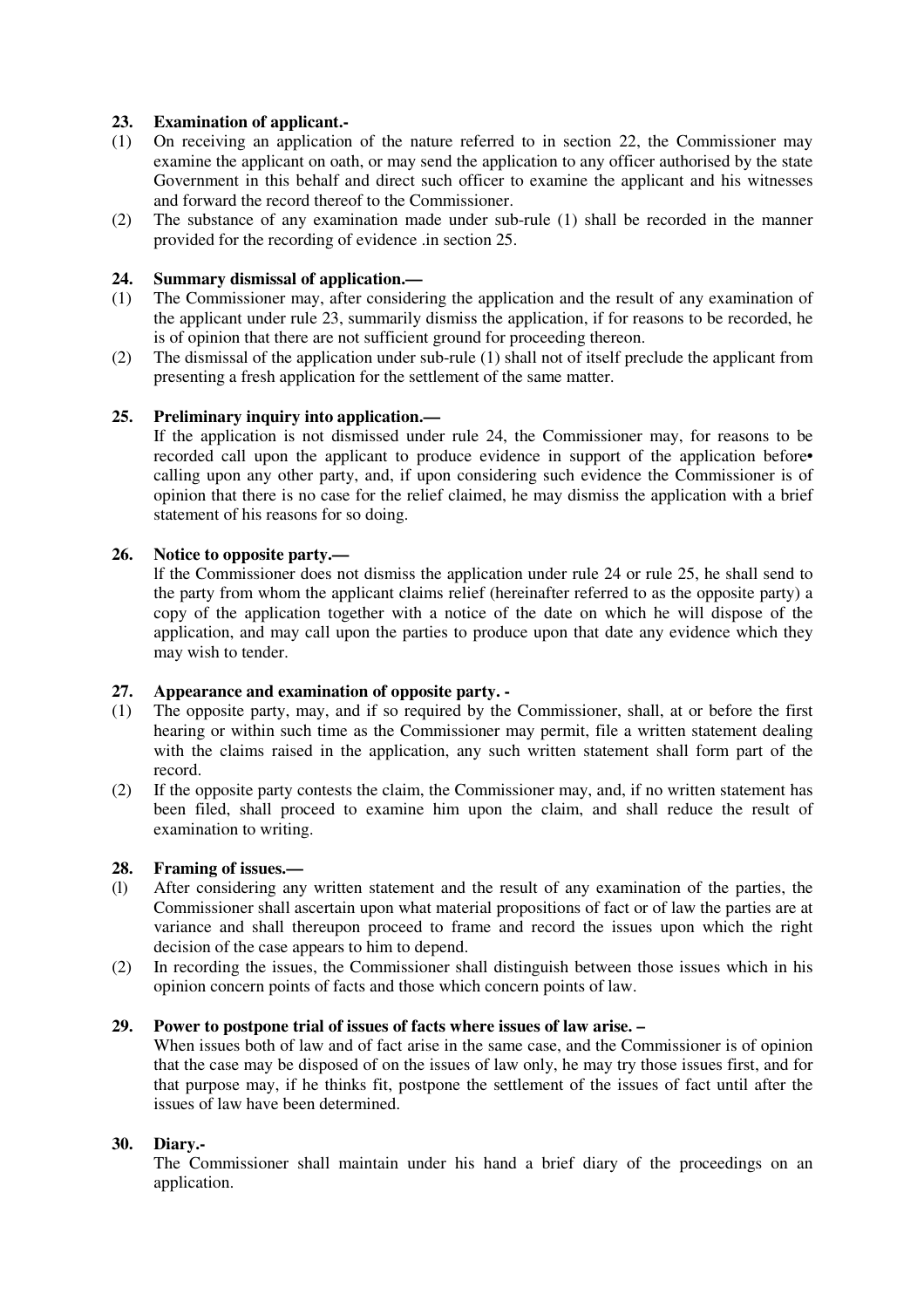#### **31. Reasons for postponement to be recorded –**

 If the Commissioner finds it impossible to dispose of an application at one hearing, he shall record the reasons which necessitate a postponement.

#### **32. Judgment.-**

- (1) The Commissioner, in passing orders, shall record concisely a judgment, his finding on each of the issues framed and his reasons for such finding.
- (2) The Commissioner, at the time of signing and dating his judgment, shall pronounce his decision, and thereafter no addition or alteration shall be made to the judgment other than the correction of a clerical or arithmetical mistake arising from any accidental slip or omission.

#### **33. Summoning of witnesses.-**

 If an application is presented by any party to the proceedings for the citation of witnesses, the Commissioner shall on payment of the prescribed expenses and fees, issue summonses for the appearance of such witnesses unless he considers that their appearance is not necessary for the just decision of the case.

## **34. Exemption form payment of costs.—**

 lf the Commissioner is satisfied that the applieant is unable, by reason of poverty, to pay the prescribed fees, he may remit any or all of such fees. If the case is decided in favour of the applicant, the prescribed fees which, had they not been remitted would have been due to be paid, may be added to the costs of the case and recovered in such manner as the Commissioner in his order regarding costs may direct.

#### **35. Right of entry for local inspection:-**

 A Commissioner before whom any proceeding relating to an injury by accident is pending may at any time enter the place where the workman was injured, or where the workman ordinarily performed his work, for the purpose of making a local inspection or of examining any persons likely to be able to give information relevant to the proceedings.

 Provided that the Commissioner shall not enter any premises of any industrial establishment except during the ordinary working hours of that establishment, sa\'e with the permission of the employer or of some person directly responsible to him for the management of the establishment.

## **36. Procedure in connection with local inspection:**

- (1) If the Commissioner proposes to conduct a local inspection with a view to examining on the spot the circumstances in which an accident took place, he shall give the parties or their representatives notice of his intention to conduct such inspection, unless in his opinion the urgency of the case renders the giving of such notice impracticable.
- (2) Such notice may be given orally or in writing, and, in the case of an employer, may be given to any person upon whom notice of a claim can be served under sub-section (2) of Section 10, or the representative of any such person.
- (3) Any party, or the representative of any party, may accompany the Commissioner at a local inspection. -
- (4) The Commissioner, after making a local inspection, shall note briefly in a• memorandum any facts observed, and shall show the memorandum to any party who desires to see the same, and, on payment of the prescribed fee shall supply any party with a copy thereof.
- (5) The memorandum shall form part of the record.

## **37. Power of summary examination:-**

- (1) The Commissioner during a local inspection or at any other time, save at a formal hearing of a case pending before him, may examine summarily any person likely to be able to give in formation relating to such case, whether such person has been or is to be called as a witness in the case or not and whether any or all of the parties are present or not.
- (2) No oath shall be administered to a person• examined under sub-rule (1).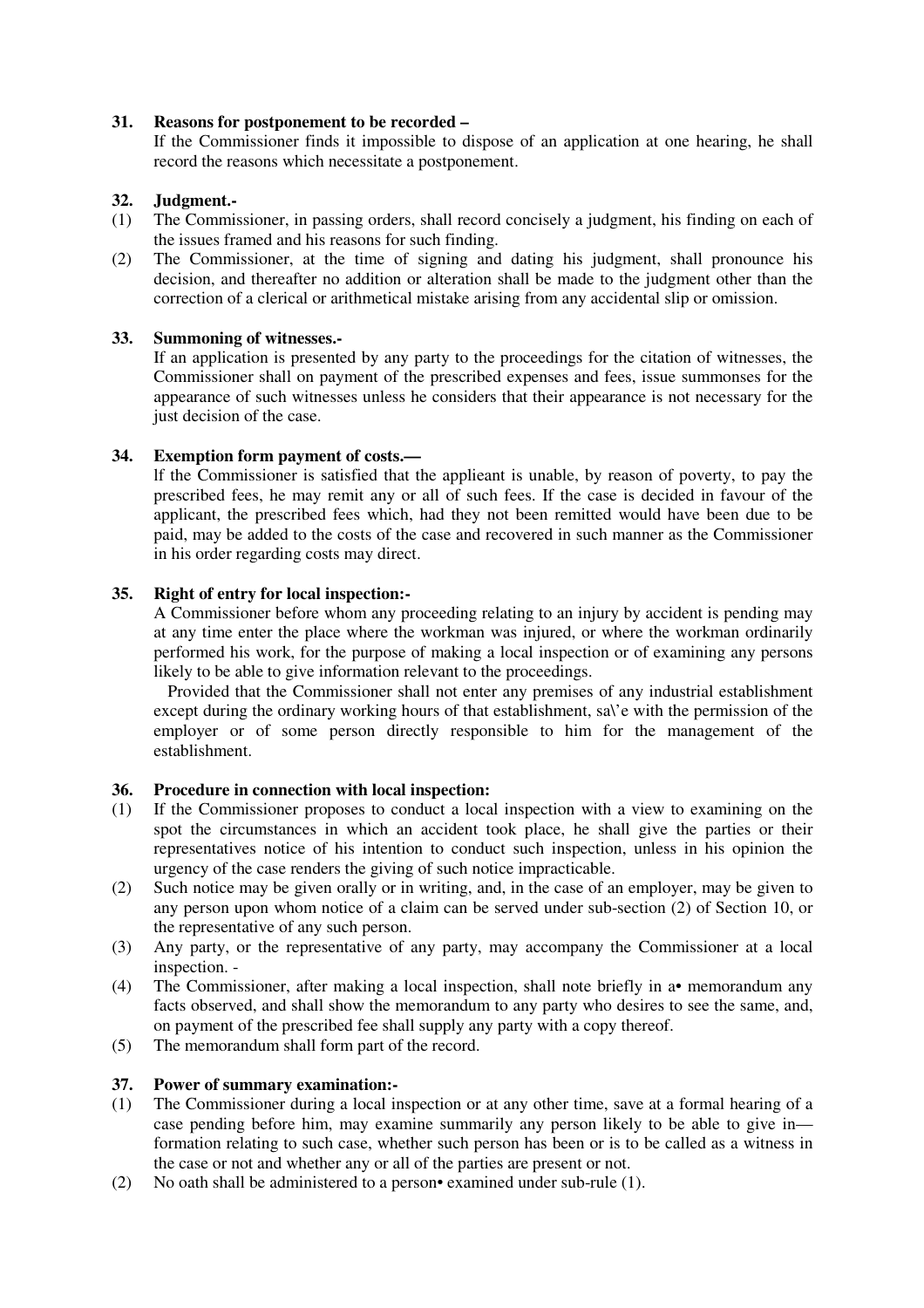- (3) Statements made by persons examined under sub-rule (1), if reduced to writing, shall not he signed by the person making the statement, nor shall they, except as hereinafter provided, be incorporated in the record or utilised by the Commissioner for the purpose of arriving at a decision in the case.
- (4) If a witness who has been examined under sub-rule (1) makes in evidence any material statement contradicting any statement made by him in such examination and reduce to writing, the Commissioner may call his attention to such statement, and shall in that case direct that the parties be furnished with the relevant part of such statement for the purpose of examining or cross examining the witness.
- (5) Any statement or part of a statement which is furnished to the parties under sub-rule (4) shall be incorporated in the record.
- (6) Where a case is settled by agreement between the parties, the Commissioner may incorporate in the record any statement made under sub-rule (1) and may utilize such statement for the purpose of justifying his acceptance of, or refusal to accept, the agreement reached.

## **38. Agreement to abide by Commissioner's decision:-**

- (1) If a party states in writing his willingness to abide by the decision of the Commissioner, the Commissioner shall inquire whether the other party is willing to abide by his decision.
- (2) If the other party agrees to abide by the Commissioner's decision the fact of his agreement shall be recorded in writing and signed by him. -
- (3) If the other party does not agree to abide by the Commissioner's decision, the first party shall not remain under an obligation so to abide.

## **39. Procedure where indemnity claimed under Section 12 (2):-**

- (1) Where the opposite party claims that if compensation is recovered against him he will be entitled under sub-section (2) of section 12 to be indemnified by a person not being a party to the case, he shall, when first called upon• to answer the application present a notice of such claim to the Commissioner accompanied by the prescribed fee, and the Commissioner shall thereupon issue notice to such person in Form 'K'.
- (2) If any person served with a notice under sub-section (1) desires to contest the applicant's claim for compensation or the opposite party's claim to be indemnified, he shall appear before the Commissioner on the date fixed for the hearing of the case or on any date to which the case may be adjourned and, if he so appears, shall have all the rights of a party to the proceedings; in default of so appearing he shall be deemed to admit the validity of any award made against the opposite party and to admit his own liability to indemnify the opposite party for any compensation recovered from him:

 Provided that, if any person so served appears subsequently and satisfies the Commissioner that he was prevented by any sufficient cause from appearing, the Commissioner shall, after giving notice to the aforesaid opposite party, hear such person, and may set aside or vary any award made against such person under this rule upon such terms as may be just.

- (3) If any person served with a notice under sub-rule (1) whether or not he desires to contest the applicant's claim for compensation or the opposite party's claim to be indemnified; claims that being a contractor he is himself a principal and is entitled to be indemnified by a person standing to him in the relation of a contractor, from whom the workman could have recovered compensation, on he shall on or before the date fixed in the notice under sub-rule (1) present a notice of such claim to the Commissioner accompanied by the prescribed fee and the Commissioner shall thereon issue notice to such person in Form L.
- (4) If any person served with a notice under sub-rule (3) desires to contest the applicant's claim for compensation. or the claim under sub-rule (3) to be indemnified he shall appear before the Commissioner on the date fixed in the notice in Form L or on any date to which the case may be adjourned and, if he so appears, shall have all the rights of a party to the proceedings ; in default of so appearing he shall be deemed to admit the validity of any award made against the original opposite party or the person served with a notice under sub-rule (1) and to admit his own liability to indemnify the party against whom such award is made for any compensation recovered from him: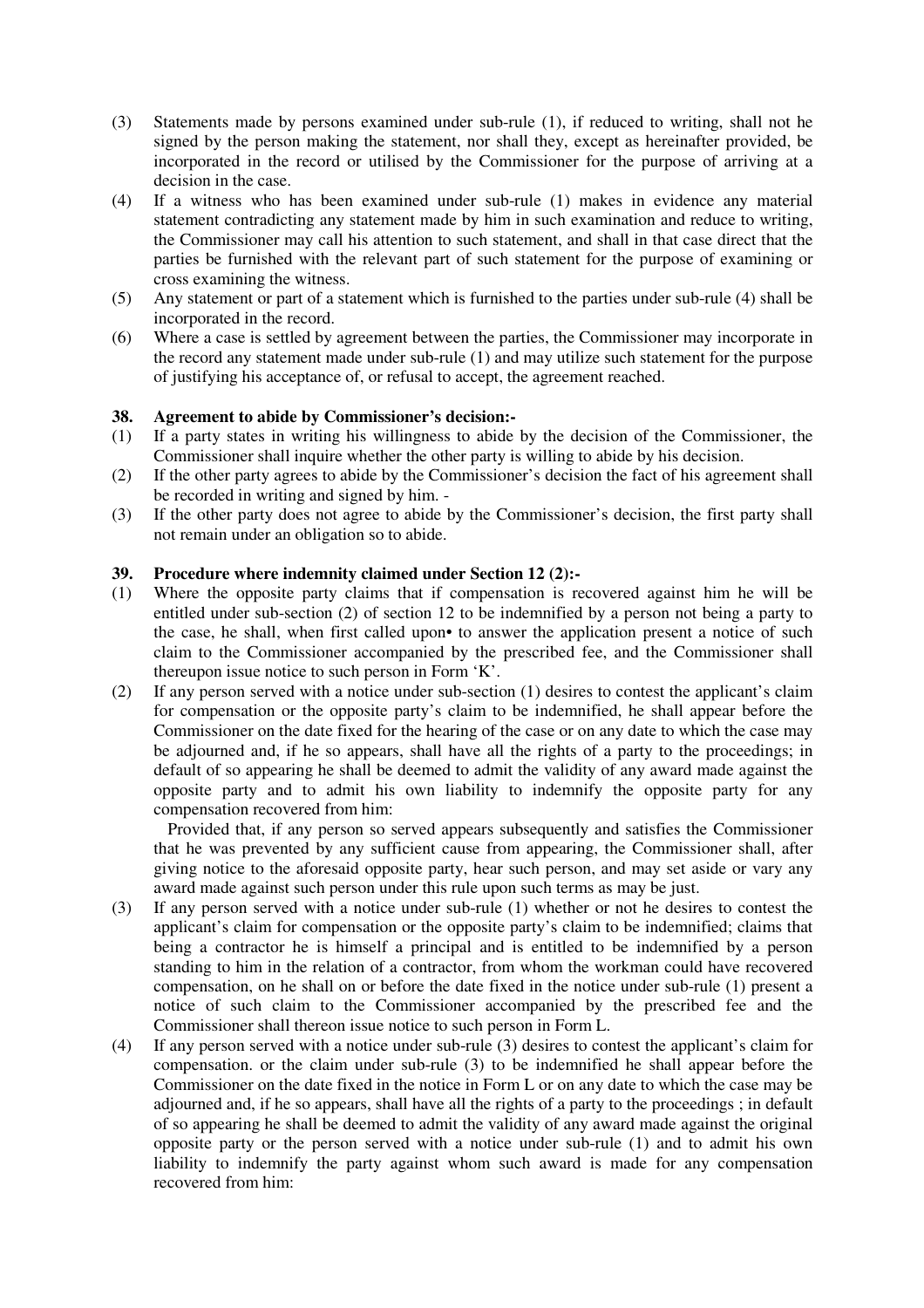Provided that, if any person so served appears subsequently ad satisfies the Commissioner that he was prevented by any sufficient cause from appearing, the Commissioner shall, after giving notice to all parties on the record, hear such person, and may set aside or vary any award made against such person under this rule upon such terms as may be just.

(5) in any proceeding in which a notice has been served on any person under sub-rule (1) or subrule (3) the Commissioner shall, if he awards compensation, record in his judgment a finding in respect of each of such persons whether he is or is not liable to indemnify any of the opposite parties, and shall specify the party, if any, whom he is liable to indemnity.

## **40 Procedure in connected cases:-**

- (1) Where two or more cases pending before a Commissioner arise out of the same accident, and any issue involved is common to two or more such cases, such cases may, so far as the evidence bearing on such issue is concerned, be heard simultaneously.
- (2) Where action is taken under sub-rule (1) the evidence bearing on the common issue or issues shall be recorded on the record of one case, and the Commissioner shall certify under his hand on the record of any such other case, the extent to which the evidence so recorded applies to other case, and the fact that the parties to such other case had the opportunity of being present, and, if they were present, of cross-examining the witnesses.

## **41. Certain provisions of Code of Civil Procedure, 1908, to apply.-.**

 Save as otherwise expressly provided in the Act or these rules the following provisions of the First Schedule to the Code of Civil Procedure, 1908, namely, those contained in Order V, rules 9 to 13 and 15 to 30: Order IX; Order XIII, rules 3 to 10; Order XVI, rules 2 to 21; Order XVII, and Order XXIII rules 1 and 2, shall apply to proceedings before Commissioners, in so far as they may be applicable thereto:

Provided that-

- (a) for the purpose of facilitating the application of the said provisions the Commissioner may construe them with such alterations not affecting the substance as may be necessary or proper to adapt them to the matter before him;
- (b) the Commissioner may, for sufficient reasons, proceed otherwise than in accordance with the said provisions, if he is satisfied that the interests of the parties will not thereby be prejudiced.

## **42. Provisions regarding signature of forms—**

 Any form, other than a receipt for compensation, which is by these rules required to be signed by a Commissioner may be signed under his direction and on his behalf by any officer subordinate to him appointed by him in writing for this purpose.

## **43. Apportionment of compensation among dependants :—**

 The provisions of this part, except those contained in rules 26, 27 and 39 shall, as far as may be, apply in the case of any proceedings relating to the apportionment of compensation among dependants of a deceased workmen.

#### **PART VI Transfer**

## **44. Transfer for report: —**

- (1) A Commissioner transferring any matter to another Commissioner for report in accordance with sub-section (2) of section 21 shall, alongwith the documents referred to in that subsection, transmit to such other Commissioner a concise statement, in the form of questions for answer, of the matter on which report is required.
- (2) A Commissioner to whom a case is so transferred for report shall not be required to report any question of law.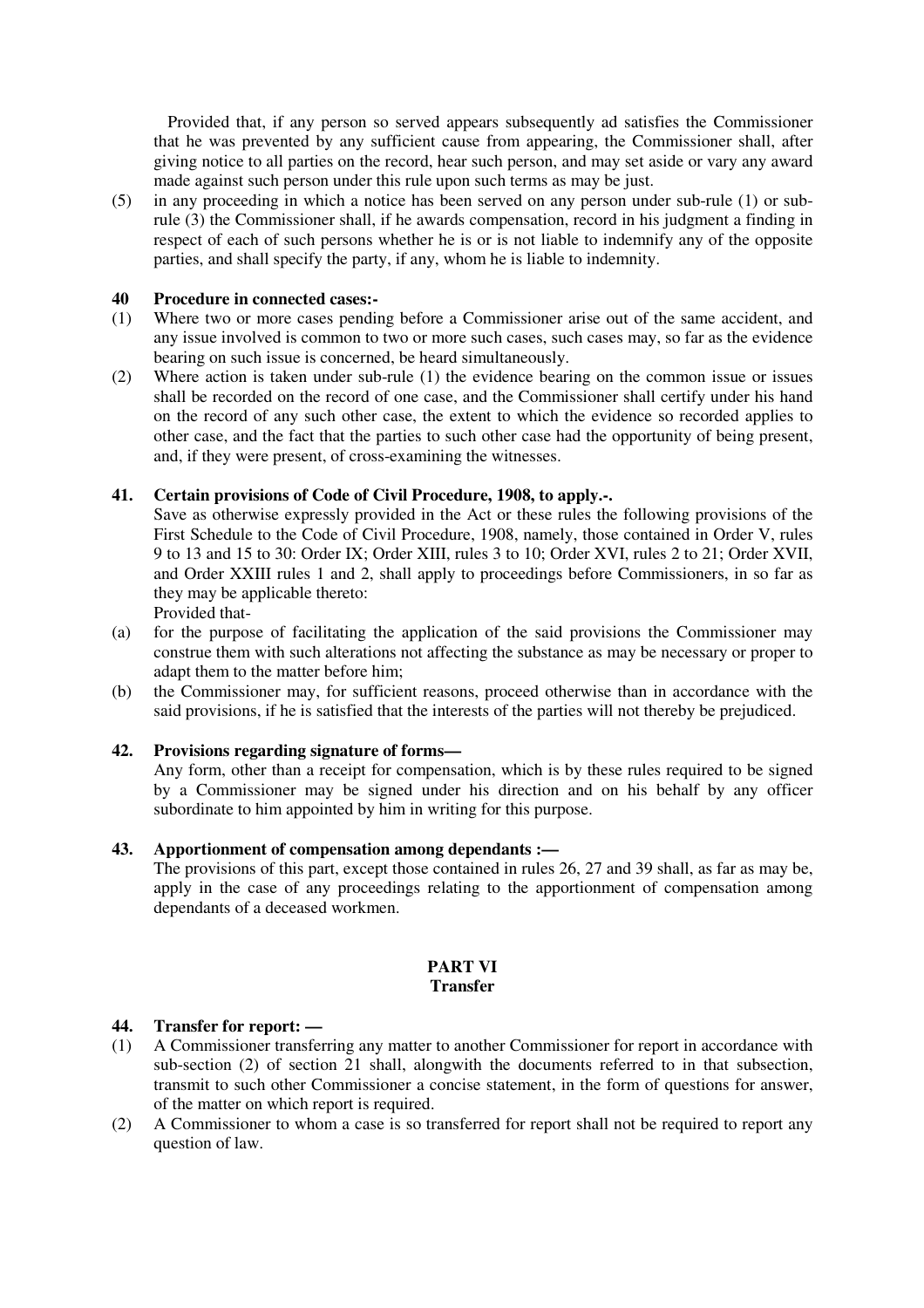#### **45. Transmission of money:—**

 Money transmitted by one Commissioner to another in accordance with sub-section (2) of Section 21 shall be transmitted either by remittance transfer receipt, or by money order, or by messenger or by such other method as the Commissioner transmitting the money may direct.

## **PART VII Appointment of Representatives**

#### **46. When representative must be appointed:—**

Where any party to a proceeding is under the age of 15 years or is unable to make an appearance, the Commissioner shall appoint some suitable person, who consents to the appointment, to represent such party for the purposes of the proceeding.

#### **47. When new representative to be appointed.—**

 If the Commissioner considers that the interests of any party for whom a representative has been appointed under rule 46 are not being adequately protected by that representative or if a person appointed to act as representative dies or becomes incapable of acting, or otherwise ceases to act as such, the Commissioner shall appoint in his place another person who consents to the appointment.

#### **PART VIII Record to Memoranda of Agreement**

#### **48. Form of memorandum:-**

 Memoranda of agreement sent to the Commissioner under sub-section (1) of section 28, shall, unless, the Commissioner otherwise directs, be in duplicate, and shall be in as close conformity as the circumstances of the case admit with Form M or Form 0 or Form P, as the case may be.

#### **49. Procedure where Commissioner does not consider that he should refuse to record memorandum :—**

(l) On receiving a memorandum of agreement, the Commissioner shall; unless he considers that there are grounds for refusing to record the memorandum, fix a date for recording the same, and shall issue a notice in writing in Form 0 to the parties concerned that in default of objections he proposes to record the memorandum on the date so fixed;

 Provided that notice may be communicated orally to any parties who are present at the time when notice in wrieig otherwise issue.

(2) On the date so fixed, the Commissioner shall record the memorandum unless, after hearing any of parties who appear and desire to be heard, he considers that it ought not to be recorded.

 Provided that the issue of a notice under sub-rule (1) shall not be deemed to prevent the Commissioner from refusing to record the memorandum on the date so fixed even if no objection be made by any party concerned.

(3) if on such date the Commissioner decides that the memorandum ought not to be recorded, he shall inform the parties present of his decision and of the reasons therefor, and, if any party desiring the memorandum to be recorded is not present, he shall send information to that party in Form R.

#### **50. Procedure where Commissioner considers that he should refuse to record memorandum:—**

(1) If, on receiving a memorandum of agreement, the Commissioner considers that there are grounds for refusing to record the same, he shall fix a date for hearing the party or parties desiring the memorandum to be recorded, and shall inform such party or parties and, if he thinks fit, and any other party concerned of the date so fixed and of the grounds on which he considers that the memorandum should not be recorded,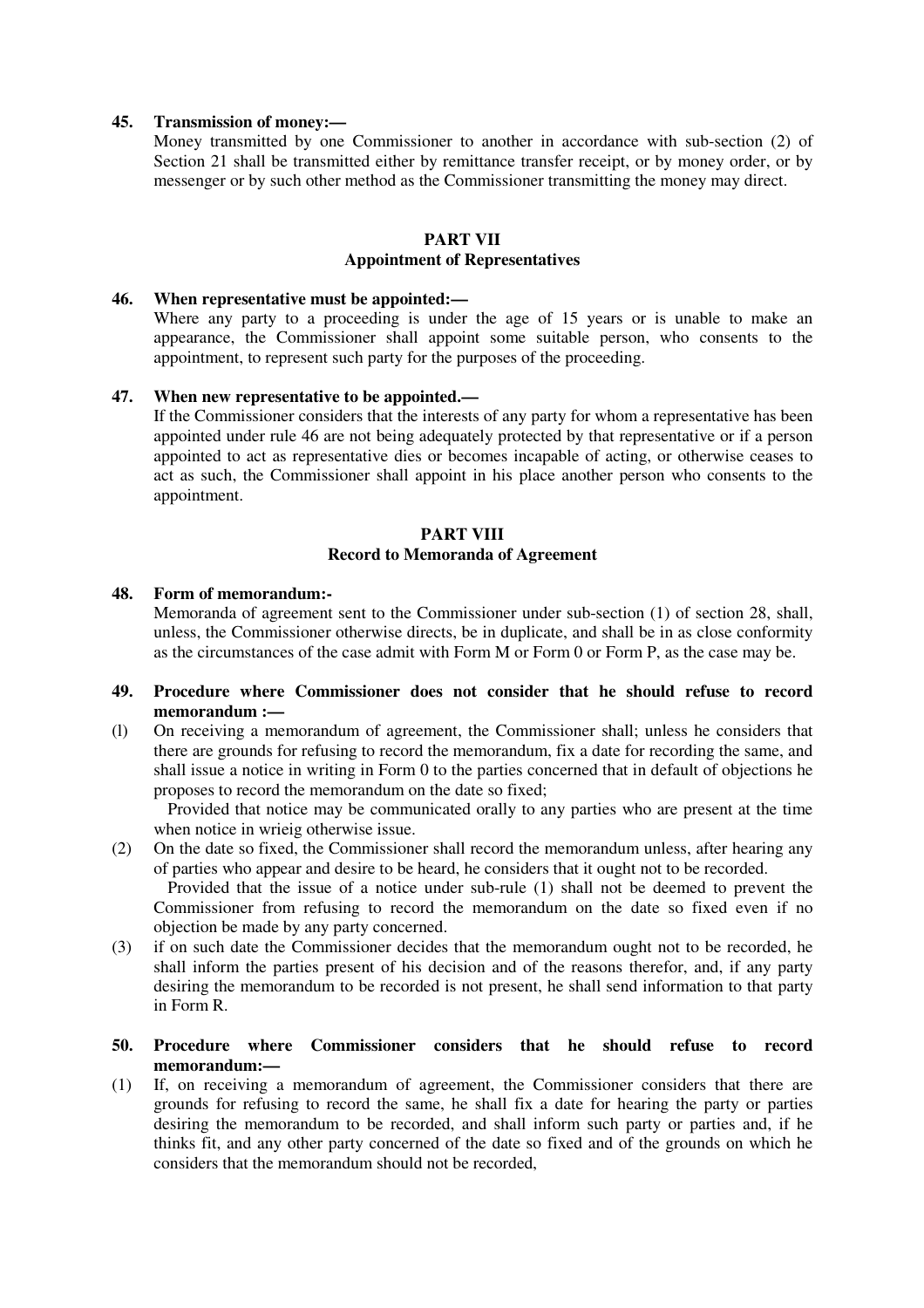- (2) If the parties to be informed are not present, a written notice shall be sent to them in Form S or Form T, as the case may be, and the date fixed in such notice shall be not less than seven days after the date of the issue of the same.
- (3) If, on the date fixed under sub-rule (1), the party or parties desiring the memorandum to be recorded show adequate cause for proceeding to the record of the same, the Commissioner may, if information has already been given to all the parties concerned, record the agreement. If information has not been given to all such .parties, he shall proceed in accordance with rule 49.
- (4) If, on the so date fixed, the Commissioner refuses to record the memorandum, he shall send notice in Form R to any party who did not receive information under sub-rule (1).

## **51. Procedure on refusal to record memorandum:—**

- (1) If in any case the Commissioner refuses to record a memorandum of agreement, he shall briefly record his reasons for such refusal.
- (2) If the Commissioner refuses to record a memorandum of agreement, he shall not pass any order directing the payment of any sum or amount over and above the sum specified in the agreement, unless opportunity has been given to the party liable to pay such sum to show cause why it should not be paid.
- (3) Where the agreement is for the redemption of half-monthly payments by the payment of a lump sum, and the Commissioner considers that the memorandum of agreement should not be recorded by reason of the inadequacy of the amount of such sum as fixed in the agreement, he shall record his estimate of of the probable duration of the disablement of the workman.

## **52. Registration of memorandum accepted for record:—**

 In recording a memorandum of agreement, the Commissioner shall cause the same to be entered in a register in Form U and shall cause an endorsement to be entered under his signature on a copy of the memorandum to be retained by him in the following terms, namely. — "This memorandum of agreement bearing Serial No. …………… of 19……….. in the register has been recorded this …………..day of…………..

> (Signature) Commissioner."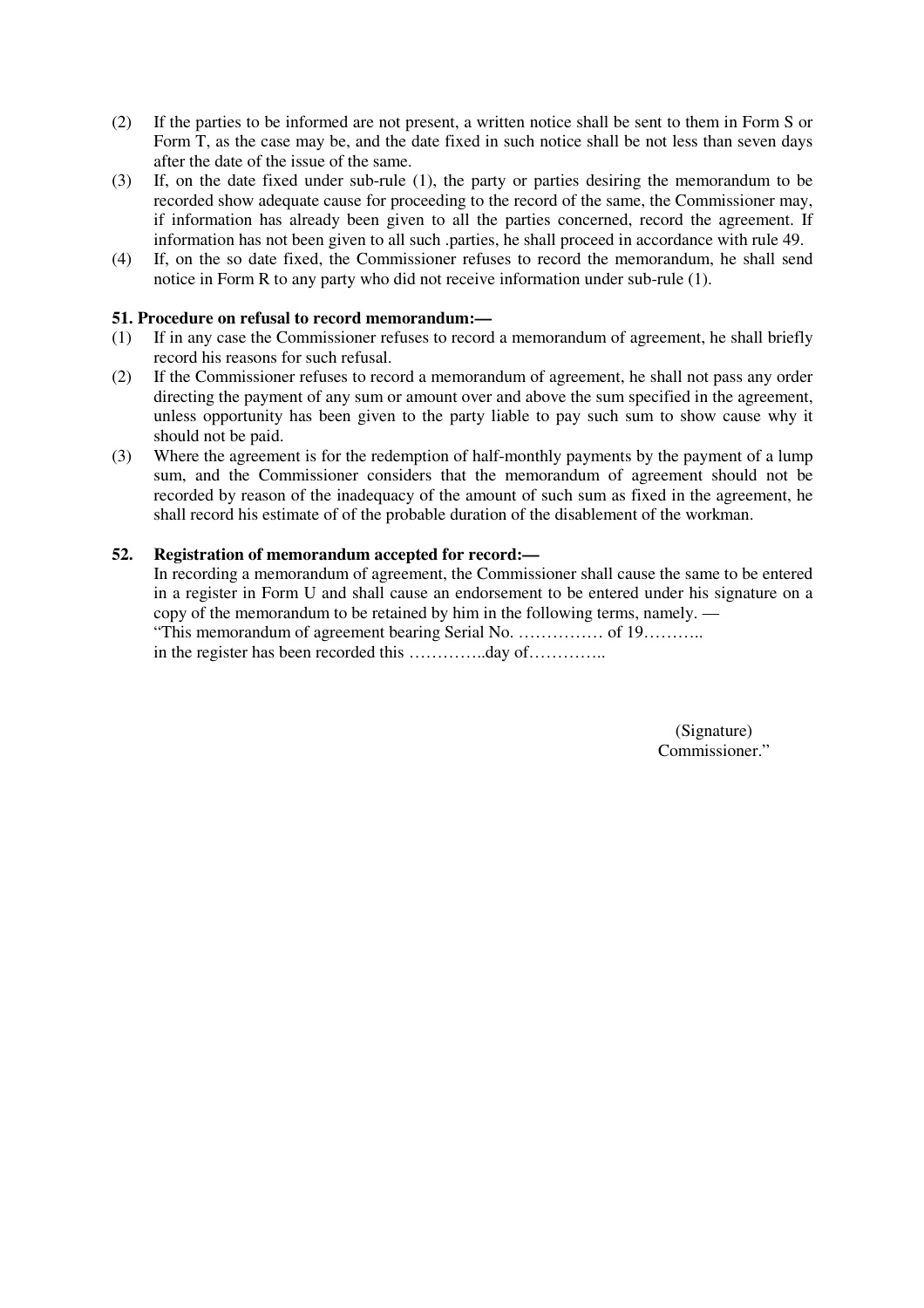#### **FORM A (See Rule6(1))**

## **Deposit of Compensation for Fatal Accident. (Section 8 (1) of the Workmen's Compensation Act, 1923)**

To

The Commissioner for Workmen's Compensation, Department of Labour, Government of Sikkim, Gangtok.

> It is, hereby, submitted that the death of the workman, whose particulars are given below, occurred on<br>Name

| 1.  |  |
|-----|--|
| 2.  |  |
| 3.  |  |
| 4.  |  |
| 5.  |  |
| 6.  |  |
| 7.  |  |
| 8.  |  |
| 9.  |  |
| 10. |  |
| 11. |  |
|     |  |

\_\_\_\_\_\_\_\_\_\_\_\_\_\_\_\_\_\_\_\_\_\_\_\_\_\_\_\_\_\_\_\_\_\_\_\_\_\_\_\_\_\_\_\_\_\_\_\_\_\_\_\_\_\_\_\_\_\_\_\_\_\_\_\_\_\_\_\_\_\_\_-

 Further, I do\*/do not desire to be made a party to the proceeding for distribution of the afofesaid compensation.

Date \_\_\_\_\_\_\_\_ \_\_\_\_\_\_\_\_\_\_\_\_\_\_\_\_\_

is presented.

| ıte |                       |
|-----|-----------------------|
|     | Signature of Employer |
|     | Name                  |
|     | Designation           |
|     | Name of establishment |
|     |                       |
|     | Address               |
|     |                       |
|     |                       |

1 \*Details to be submitted separately.

\* Strike out which is not applicable.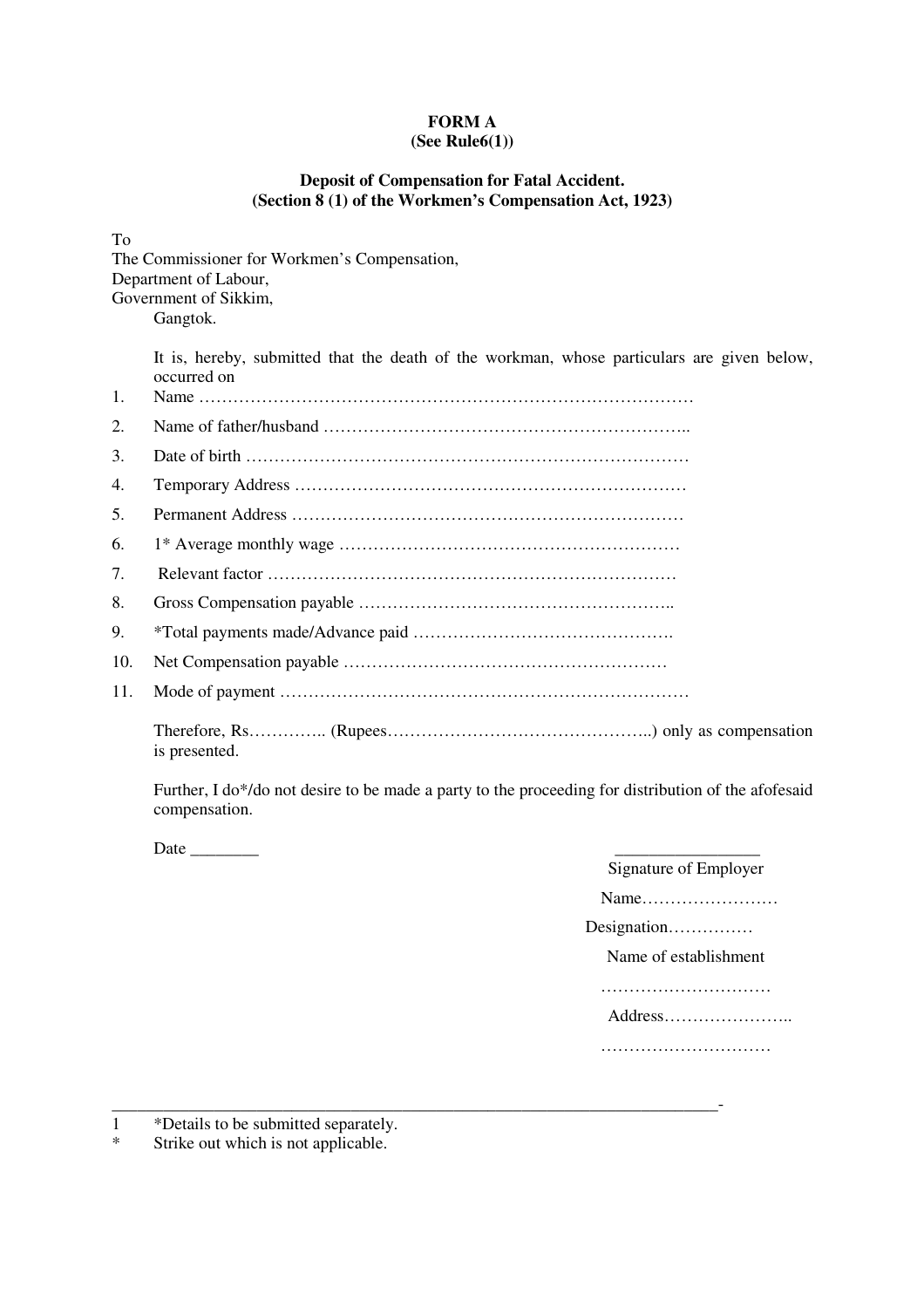# **FORM B**

## **(See Rule 6 (1))**

## **Deposit of Compensation for Non - fatal Accident to a Woman or Person under Legal Disability (Section 8 (1) of the Workmen's Compensation Act, 1923)**

To The Commissioner for Workmen's Compensation, Department of Labour, Government of Sikkim, Gangtok.

> It is, hereby, submitted that the injuries sustained by the Workman, whose particulars are given below occurred on resulting in the loss of/temporary disablement

| 1.  |            |
|-----|------------|
| 2.  |            |
| 3.  |            |
| 4.  |            |
| 5.  |            |
| 6.  |            |
| 7.  |            |
| 8.  |            |
| 9.  |            |
| 10. |            |
| 11. |            |
|     |            |
|     | presented. |

Date……………………

| Signature of Employer |
|-----------------------|
| Name                  |
| Designation           |
| Name of establishment |
|                       |
|                       |

- \_\_\_\_\_\_\_\_\_\_\_\_\_\_\_\_\_\_\_\_\_\_\_\_\_\_\_\_\_\_\_\_\_\_\_\_\_\_\_\_\_\_\_\_\_\_\_\_\_\_\_\_\_\_\_\_\_\_\_\_\_\_\_\_\_\_\_\_\_\_\_ \* Details to be submitted separately.<br>\* Strike out whichever is not applicable.
- Strike out whichever is not applicable.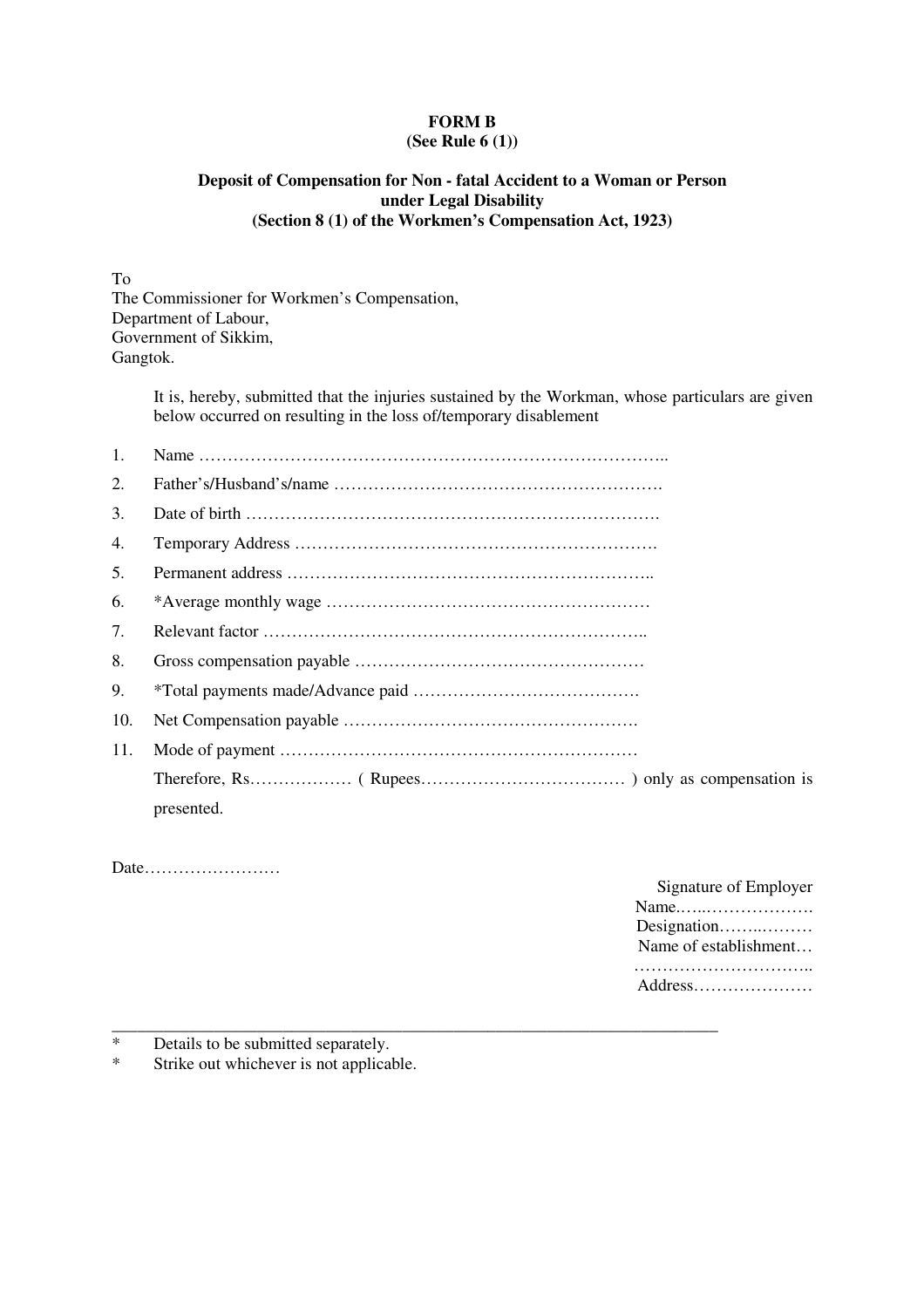## **FORM C (See Rule 6) Receipt for Compensation (Deposited under section 8(1) of the Workmen's Compensation Act, 1923.)**

## **Office of the Commissioner for Workmen's Compensation Department of Labour Government of Sikkirn**

## **GANGTOK**

Receipt of the Compensation as per details below is, hereby, acknowledged.

\_\_\_\_\_\_\_\_\_\_\_\_\_\_\_\_\_\_\_\_\_\_\_\_\_\_\_\_\_\_\_\_\_\_\_\_\_\_\_\_\_\_\_\_\_\_\_\_\_\_\_\_\_\_\_\_\_\_\_\_\_\_\_\_

- 1. Name/designation of the depositor ………………………………….
- 2. Name of establishment ………………………………………………
- 3. \*Name of the deceased/injured workman. ………………………….
- 4. Date of deposit …………………………………………………….
- 5. Amount deposited ………………………………………………..

 $\overline{\phantom{a}}$  , we can also the contract of  $\overline{\phantom{a}}$ Commissioner.

\*Strike out whichever is not applicable.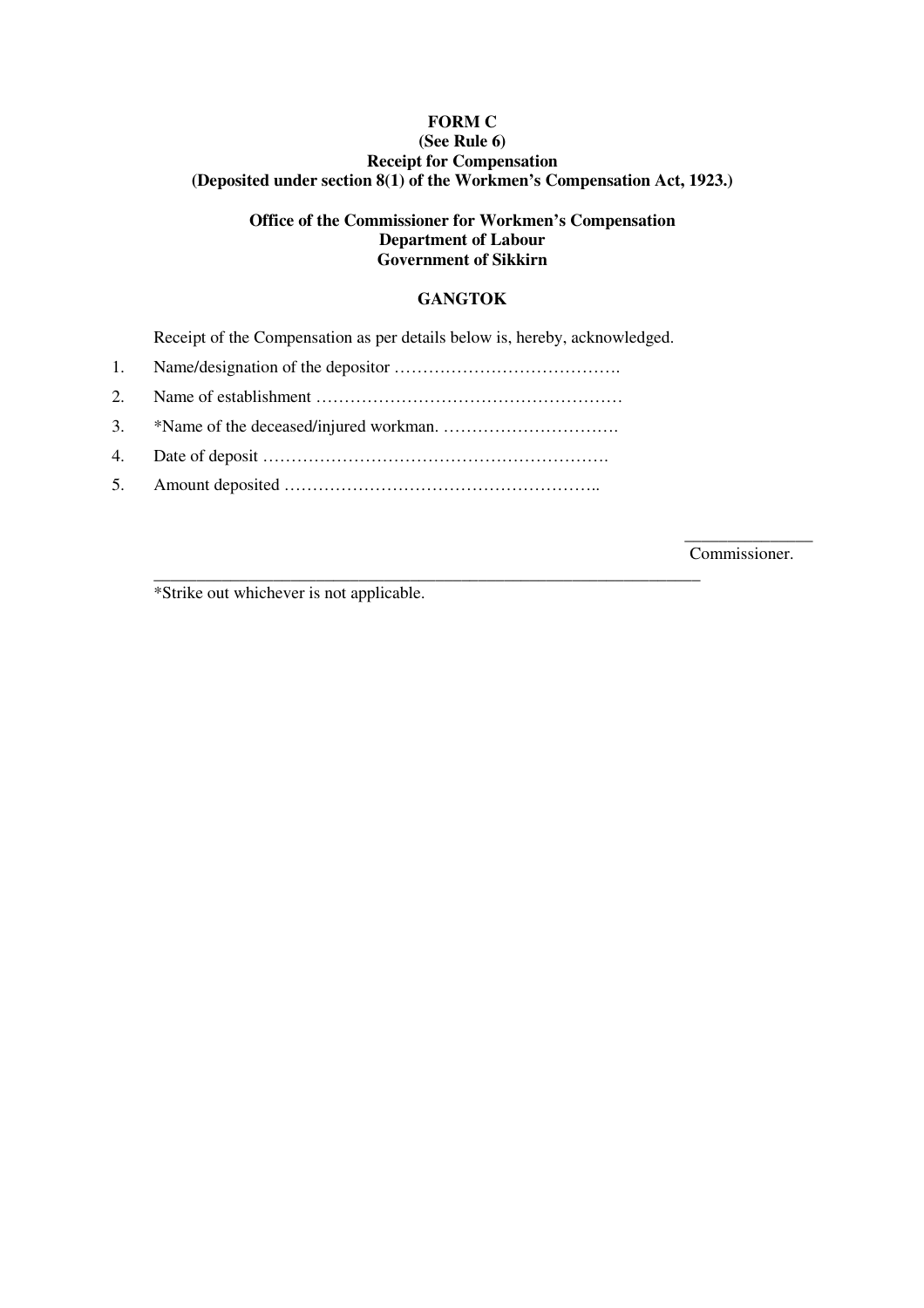## **FORM D (See Rule 6) Statement of disbursements (Section 8(4) of the Workmen's Compensation Apt, 1923)**

| 1. |                                                                                |              |             |
|----|--------------------------------------------------------------------------------|--------------|-------------|
| 2. |                                                                                |              |             |
| 3. |                                                                                |              |             |
| 4. | Amount deducted and repaid to the employer under the proviso to section $8(1)$ |              |             |
|    |                                                                                |              |             |
| 5. |                                                                                |              |             |
| 6. | The Compensation has been paid to the following dependants:—                   |              |             |
|    | Name.                                                                          | Relationship | Amount paid |
| 1. |                                                                                |              |             |
| 2. |                                                                                |              |             |
| 3. |                                                                                |              |             |
|    |                                                                                |              |             |
| 4. |                                                                                |              |             |
| 5. |                                                                                |              |             |
|    |                                                                                |              |             |
|    |                                                                                | Total $Rs$   |             |
|    |                                                                                |              |             |

Dated . Commissioner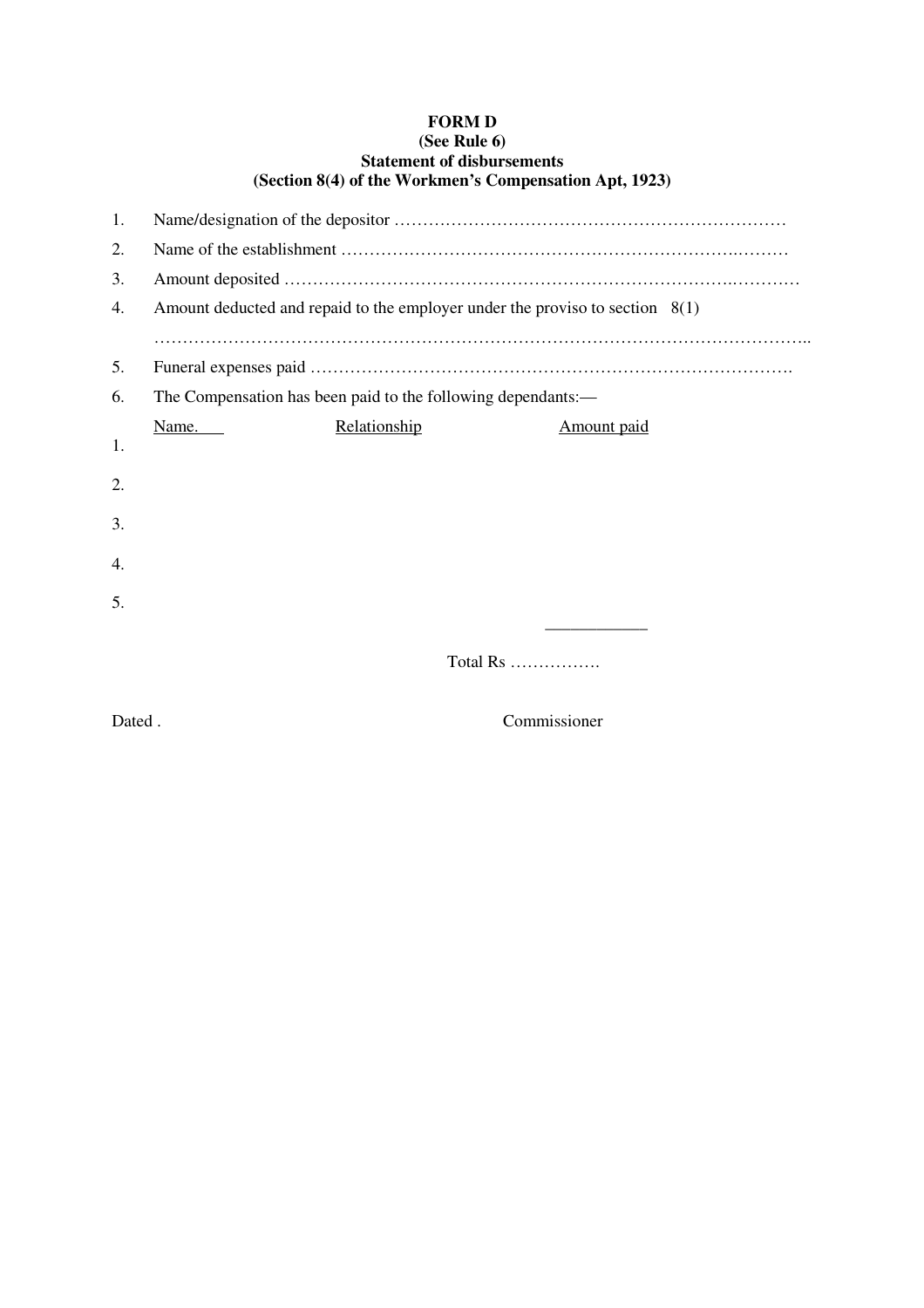# **FORM E**

## **( See Rule 9**

## **Deposit of Compensation for Non - fatal Accidents other than a woman or person under legal disability (Section 8 (2) of the Workmen's Compensation Act, 1923)**

To

The Commissioner for Workmen's Compensation, Department of Labour, Government of Sikkim, Gangtok.

 It is, hereby, submitted that the permanent/temporary injuries sustained by the Workman, whose particulars are given below, occurred on

- 1. Name
- 2. Fathcr's/Husband's name
- 3. Date of birth
- 4. Temporary Address
- 5. Permanent Address
- 6. \* Average monthly wage
- 7. Relevant factor
- 8. Gross Compensation payable
- 9. \* Total payments made/Advance paid
- 10. Net Compensation payable
- 11. Mode of payment

 Therefore, Rs …………… ( Rupees……………………………….) only as compensation is presented.

Date………………

| Signature of Employer |
|-----------------------|
|                       |
| Designation           |
| Name of establishment |
| Address               |
|                       |
|                       |
|                       |

\*Strike out whichever is not applicable.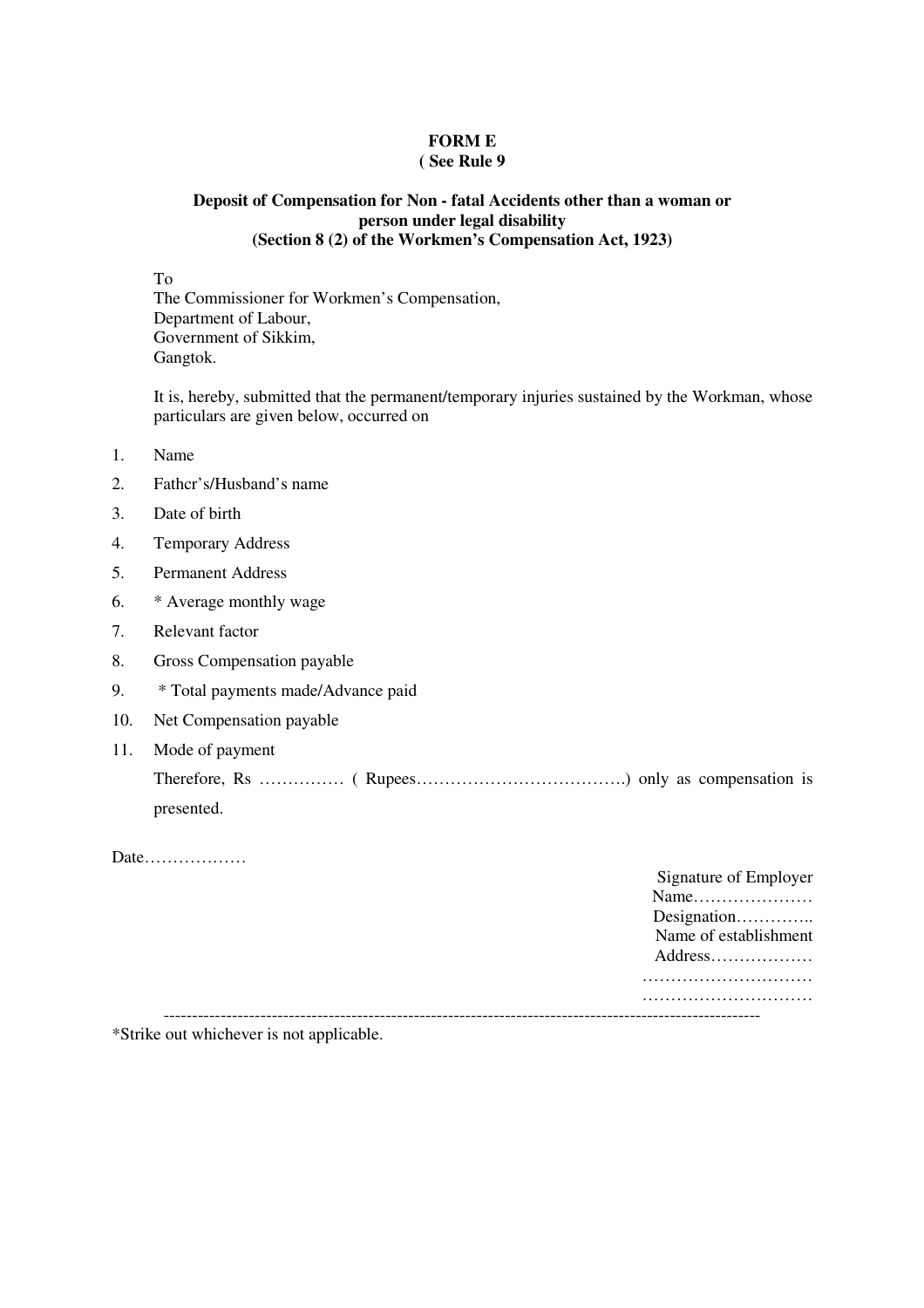## **FORM F (See Rule 9) Receipt for Compensation**

## **(Deposited under section (2) of the Workmen's Compensation Act, 1923)**

## **Office of the Commissioner for Workmen's Compensation, Department of Labour, Government of Sikkim,**

## **GANGTOK.**

Receipt of the Compensation as per details below is hereby, acknowledged.

| $2^{\circ}$ |  |
|-------------|--|
|             |  |
|             |  |
|             |  |

Daetd ……………

 $\mathcal{L}_\mathcal{L}$  , which is a set of the set of the set of the set of the set of the set of the set of the set of the set of the set of the set of the set of the set of the set of the set of the set of the set of the set of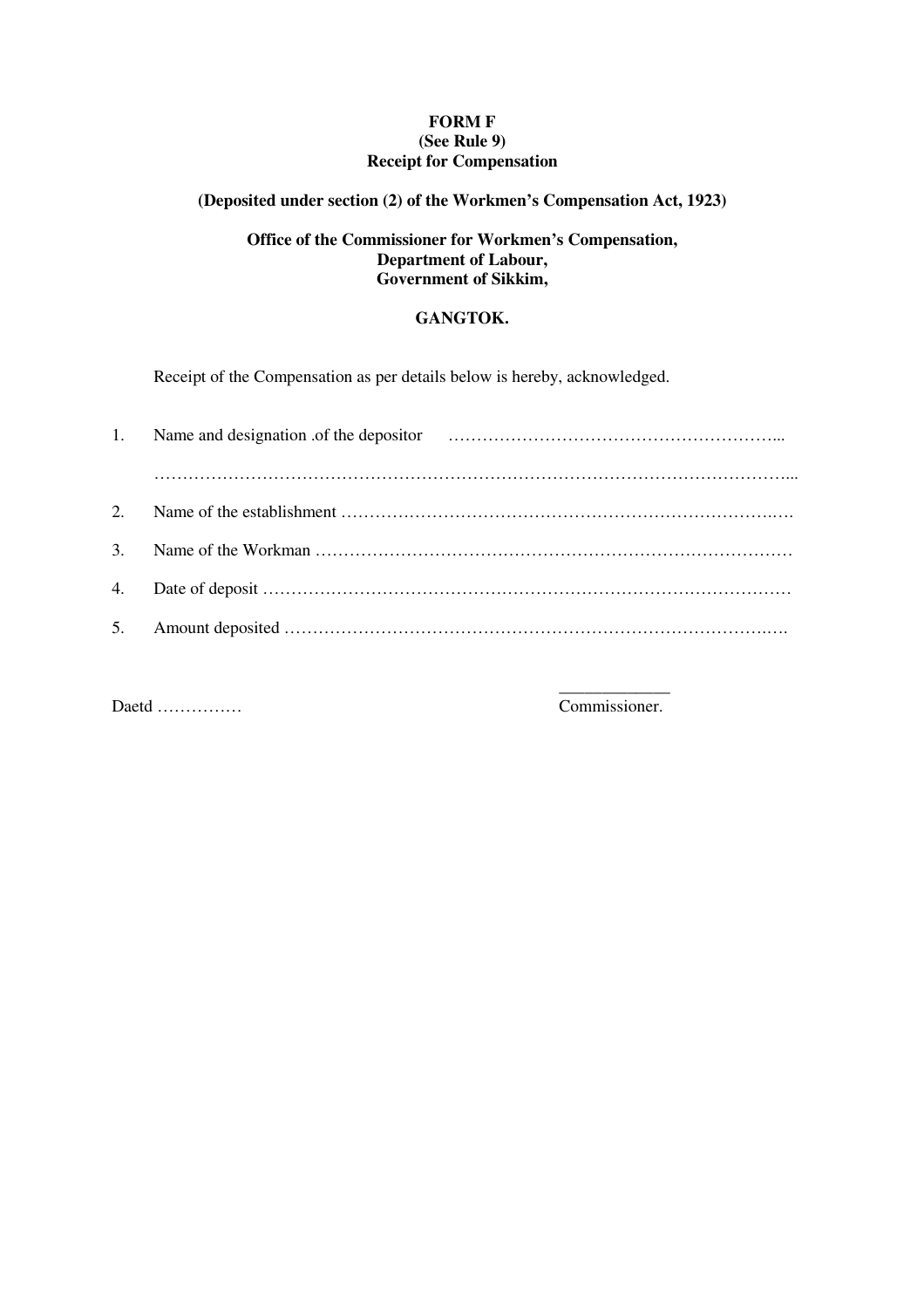## **FORMG ( See Rule 11) Report of fatal Accidents**

To The Commissioner for Workmen's Compensation, Department of Labour, Government of Sikkim, Gangtok.

Sir,

| 2.   | I have the honour to submit the following report of an accident which resulted in the death of<br>the workman/* workmen, the particulars of whom are given in the statement annexed.<br>The circumstances leading to the death of the workman*/workmen and other details are as<br>follows: |
|------|---------------------------------------------------------------------------------------------------------------------------------------------------------------------------------------------------------------------------------------------------------------------------------------------|
| i.   |                                                                                                                                                                                                                                                                                             |
| ii.  |                                                                                                                                                                                                                                                                                             |
| iii. |                                                                                                                                                                                                                                                                                             |
| iv.  |                                                                                                                                                                                                                                                                                             |
| V.   | Cause of accident                                                                                                                                                                                                                                                                           |

vi. Any other relevant particulars

Yours faithfully,

Signature and designation, Enc: Statement. **Enc:** Statement. **of person making the report.** 

\*Strike out whichever is not applicable.

## **Statement:-**

\_\_\_\_\_\_\_\_\_\_\_\_\_\_\_\_\_\_\_\_\_\_\_\_\_\_\_\_\_\_\_\_\_\_\_\_\_\_\_\_\_\_\_\_\_\_\_\_\_\_\_\_\_\_\_\_\_\_\_\_\_\_\_\_\_\_\_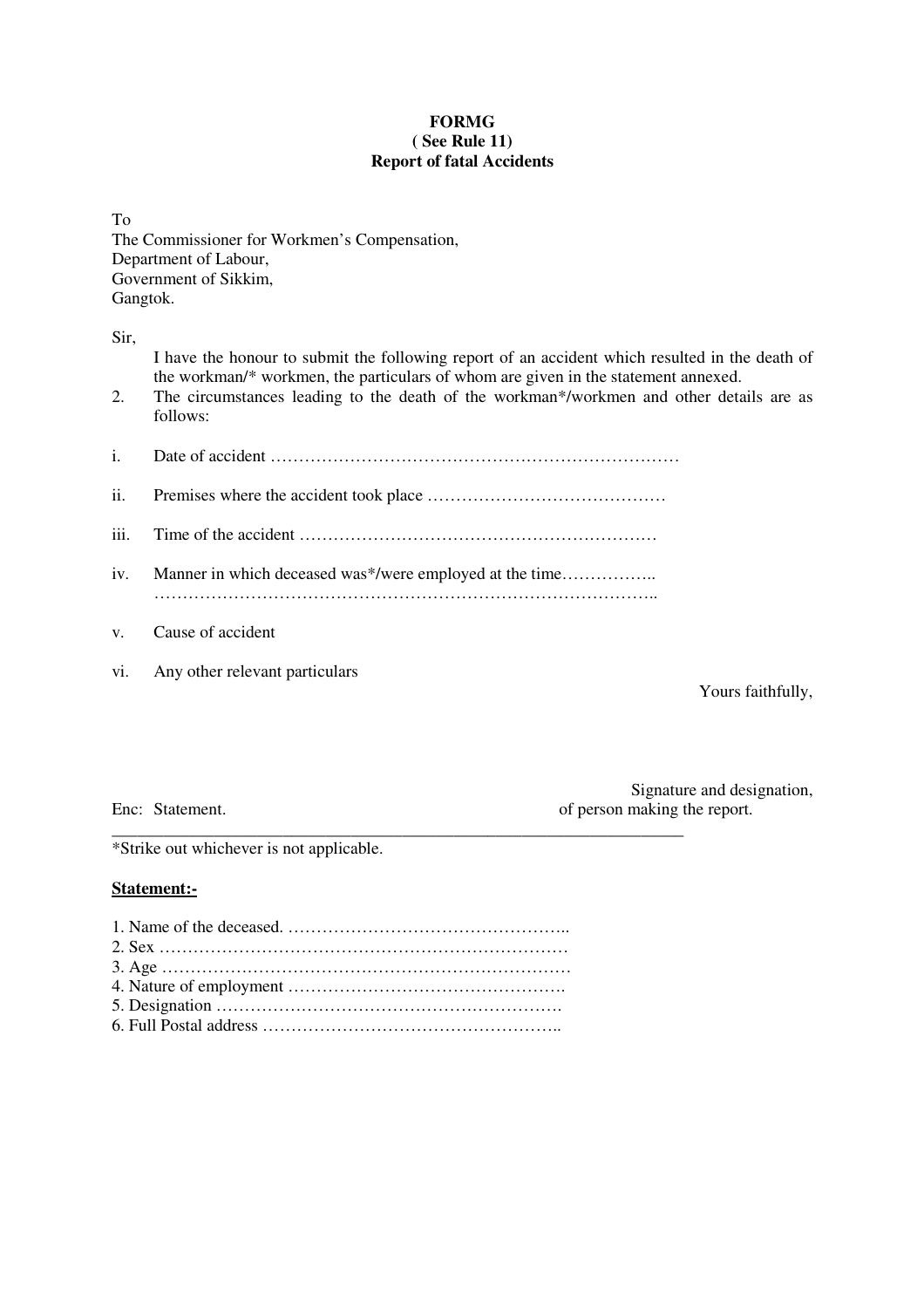## **FORM H (See Rule 20) Application for Compensation by Workman.**

| To                                          |
|---------------------------------------------|
| The Commissioner of Workmen's Compensation, |
| Department of Labour,                       |
| Government of' Sikkiin,                     |
| Gangtok.                                    |

It is submitted that -

(1) The applicant, a workman employed by the contractor …………………………………………………………………

 ………… in his establishment named below received personal injury by accident arising out of and in the course of his employment as per details below:

| (2)         |                                                                                                         |  |  |
|-------------|---------------------------------------------------------------------------------------------------------|--|--|
| (i)         |                                                                                                         |  |  |
| (ii)        |                                                                                                         |  |  |
| (iii)       |                                                                                                         |  |  |
| (iv)        | the<br>applicant on the date<br>sustained<br>of<br>when<br>injury<br>Age<br>the<br>was                  |  |  |
|             |                                                                                                         |  |  |
| $(3)*1$ (a) |                                                                                                         |  |  |
|             | (b)                                                                                                     |  |  |
|             | (c)<br>of<br>accident<br>not served (in due<br>Notice<br>was<br>time)<br>by<br>of<br>reason             |  |  |
|             |                                                                                                         |  |  |
|             | $(4)*1$ The applicant is, therefore, entitled to receive the compensation as follow-                    |  |  |
|             | (a)                                                                                                     |  |  |
|             |                                                                                                         |  |  |
|             | (b)                                                                                                     |  |  |
| (5)         | The applicant has taken steps (as per details enclosed) to secure a settlement by agreement but         |  |  |
|             | it has proved impossible to settle the case/question ,in dispute on the grounds mentioned<br>therewith. |  |  |
|             | It is, therefore, requested for kindly realising the compensation and to award the same.                |  |  |
| $1*$        |                                                                                                         |  |  |
| Or          |                                                                                                         |  |  |
|             |                                                                                                         |  |  |

Claim of the applicant may therefore, kindly be determined as per the provisions and be intimated/awarded accordingly.

| Yours faithfully, |
|-------------------|
| (Applicant)       |
|                   |

<sup>\*</sup> Details to be submitted separately.

<sup>\*1</sup> Strike out whichever not applicable.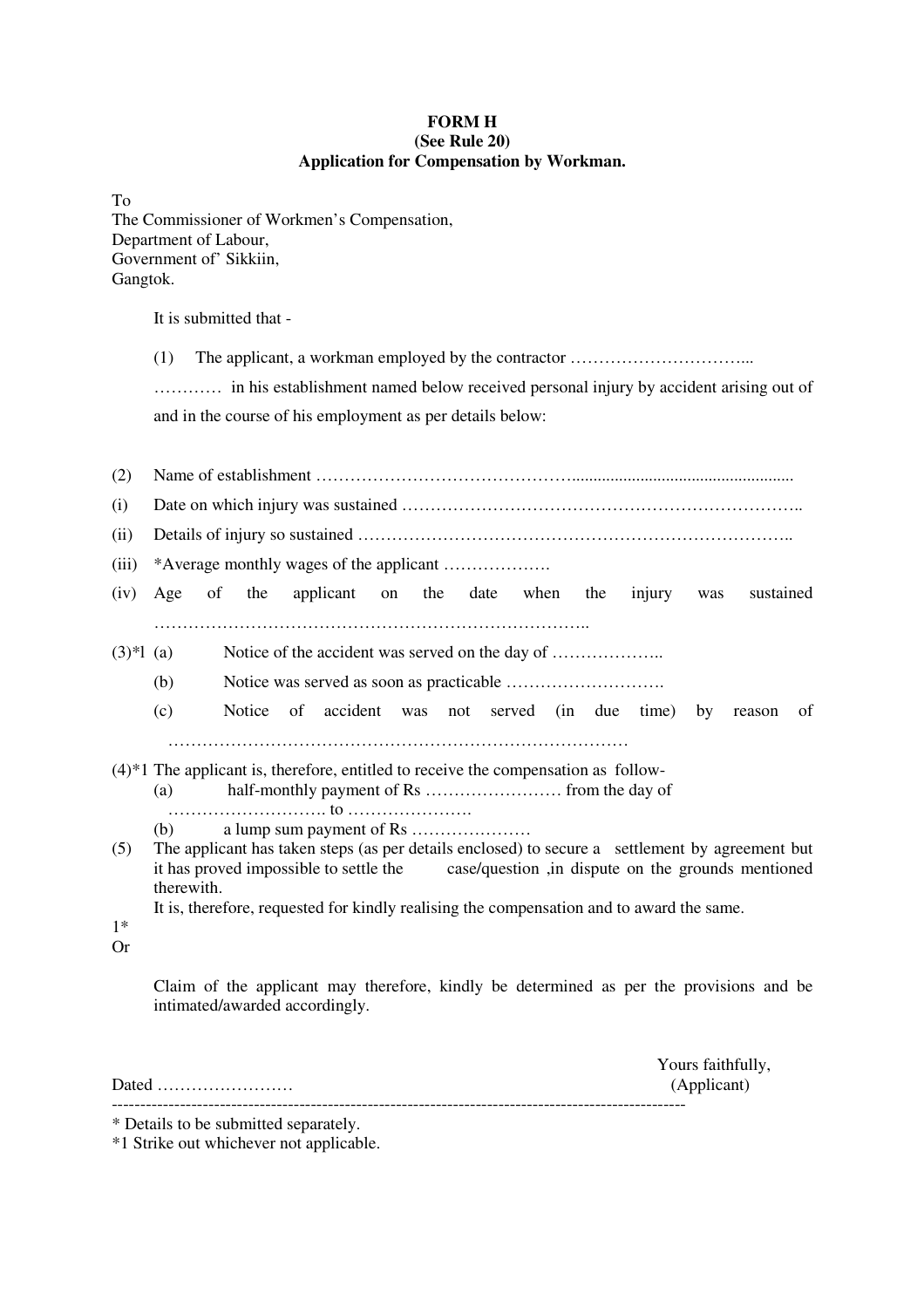## **FORM I ( See Rule 20 )**

## **Application for Order to Deposit Compensation.**

|                   | To<br>The Commissioner for Workmen's Compensation,<br>Department of Labour,<br>Government of Sikkim,<br>Gangtok.<br>Sir,                                                                                                                                                       |
|-------------------|--------------------------------------------------------------------------------------------------------------------------------------------------------------------------------------------------------------------------------------------------------------------------------|
|                   |                                                                                                                                                                                                                                                                                |
|                   |                                                                                                                                                                                                                                                                                |
|                   |                                                                                                                                                                                                                                                                                |
|                   | below by accident arising out of and in the course of his/her employment resulting in his/her                                                                                                                                                                                  |
|                   | death:                                                                                                                                                                                                                                                                         |
|                   | (i)                                                                                                                                                                                                                                                                            |
|                   | Date when the deceased succumbed to his/her injuries<br>(ii)                                                                                                                                                                                                                   |
|                   | (iii) The cause of the injury was (details to be enclosed separately)                                                                                                                                                                                                          |
| (2)               | The applicant (s) is a/are dependant (s) of the deceased workman being                                                                                                                                                                                                         |
| (4)               |                                                                                                                                                                                                                                                                                |
|                   | his/her death.                                                                                                                                                                                                                                                                 |
| (5)               | Relevant factor                                                                                                                                                                                                                                                                |
| (6)               |                                                                                                                                                                                                                                                                                |
| (7)               |                                                                                                                                                                                                                                                                                |
| (8)<br>$*(9)$ (a) | Notice of the accident was served on the day of<br>(b)<br>Notice of the accident was not served (in due time) by reason of It is, therefore, requested<br>(c)<br>to award to the applicant the said compensation or any other compensation to which he/she may<br>be entitled. |

Dated …………………………. Applicant

Yours faithfully,

\_\_\_\_\_\_\_\_\_\_\_\_\_\_\_\_\_\_\_\_\_\_\_\_\_\_\_\_\_\_\_\_\_\_\_\_\_\_\_\_\_\_\_\_\_\_\_\_\_\_\_\_\_\_\_\_\_\_\_\_\_\_\_\_\_\_\_\_\_\_\_-

\*1 Details to be submitted separately.

\* Strike out whichever not applicable.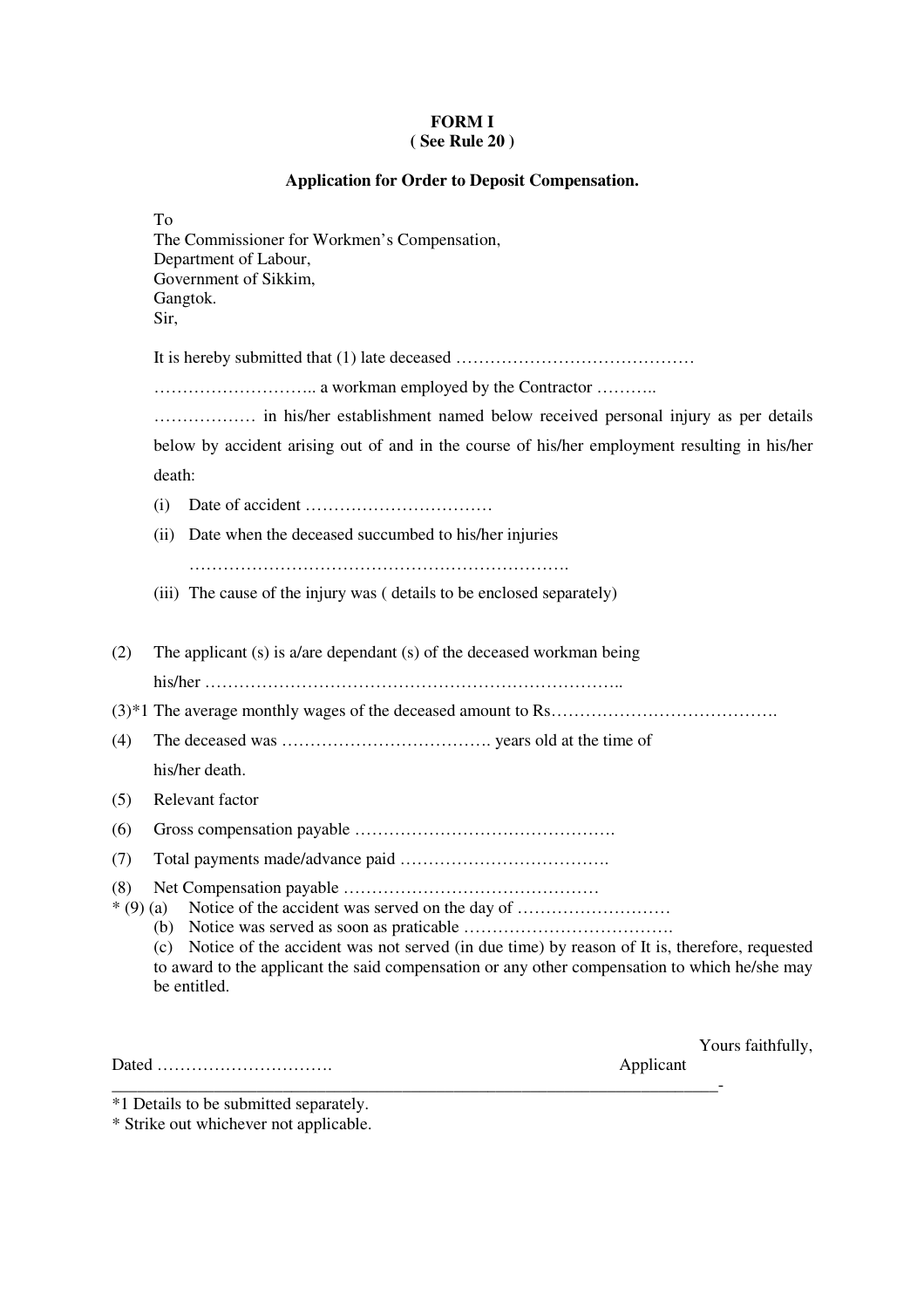## **FORM J (See Rule 20) Application for Commutation (under section 7 of the Workmen's Compensation Act, 1923)**

To

The Commissioner for Workmen's Compensatiei, Department of Labour, Government of Sikkim, Gangtok.

Sir,

It is hereby submitted that-

- (1) The applicant has been in receipt of half-monthly payments from ……..……. To ………………… in respect of temporary disablement by accident arising out of and in the course of his/her employment as per details below:
	- (a) Name of the employer ………………………………..…
	- (b) Name of the establishment ………………………………
	- (c) Date of accident …………………………………………
- (2) The applicant is desirous that the right to receive balf monthly payments should be redeemed.
- $(3)^*$  (a) The opposite party is unwilling to agree to the redemption of the right to receive halfmonthly payments.
- (b) The parties have been unable to agree regarding the sum for which the right to receive halfmonthly payments should be redeemed.
	- $(4)$ <sup>\*</sup> It is, therefore, requested to pass orders--
		- (a) directing that the right to receive half-monthly payments should be redeemed.
		- (b) fixing a sum for the redemption of the right to receive half-monthly payments.

\_\_\_\_\_\_\_\_\_\_\_\_\_\_\_\_\_\_\_\_\_\_\_\_\_\_\_\_\_\_\_\_\_\_\_\_\_\_\_\_\_\_\_\_\_\_\_\_\_\_\_\_\_\_\_\_\_\_\_\_\_\_\_\_\_\_\_\_

Dated ……………… Applicant.

Yours faithfully.

\* Srike out the clauses which are not applicable.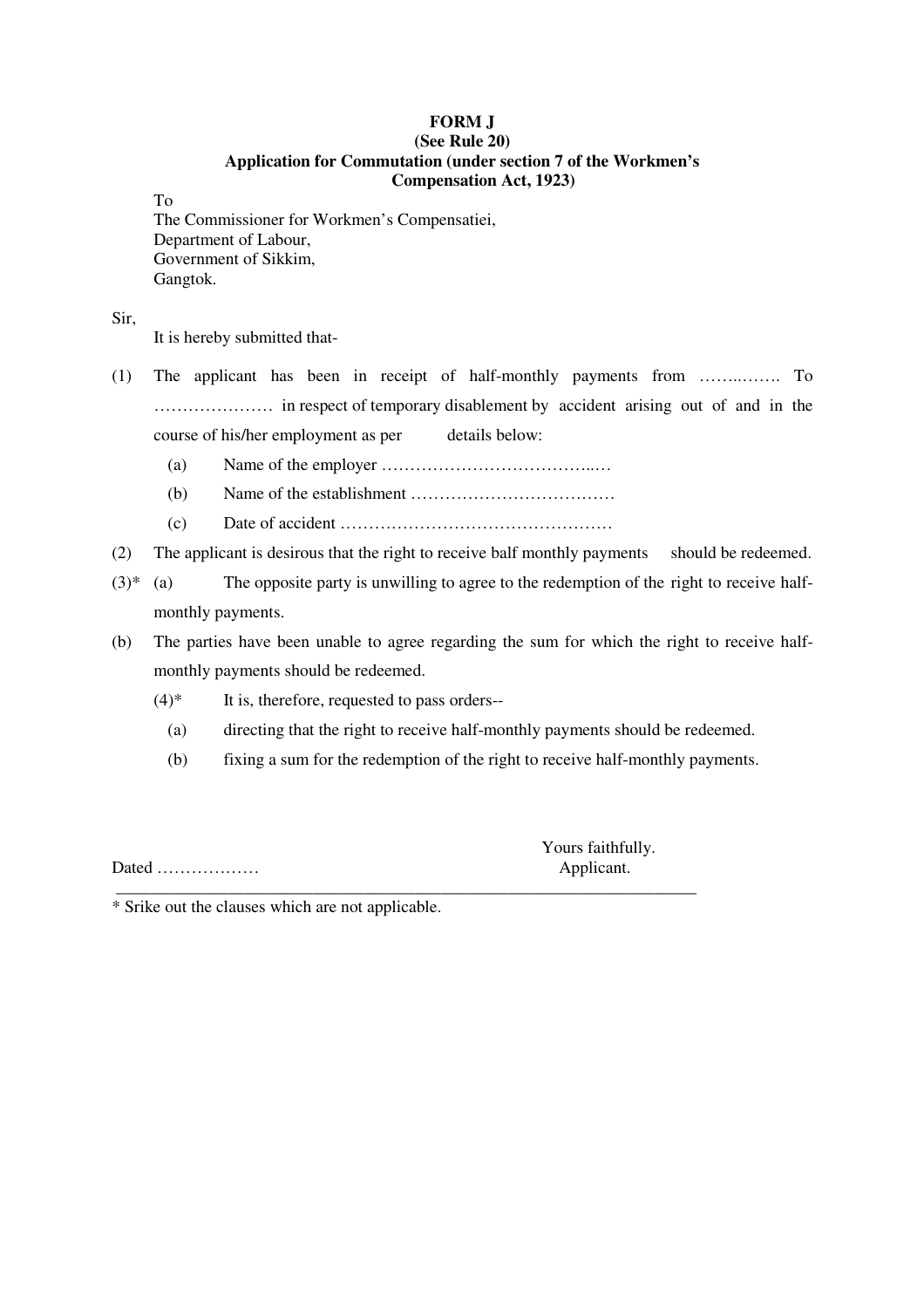#### **FORM K (See Rule 39**

## **Office of the Commissioner for Workmen's Compensation, Department of Labour, Government of Sikkim.**

#### **NOTICE**

 …………………………………… …………………………………… ……………………………………. Whereas a claim for compensation has been made by, the applicant, against ………………………………………… and the said…………………………………………. …………………………………….. has claimed that you are liable under section 12 (2) of the Workmen's Compensation Act, 1923, to indemnity him against any compensation which he may be liaHe to pay in respect of the aforesaid claim, you are hereby informed that you may appear before me on and contest the claim for compensation made by the said applicant of the claim for indemnity made by the oppositc party. In default of your appearance you will be deemed to admit the validity of any award made against the opposite party and your liability to indemnity 'the opposite party for any compensation recovered from him.

Dated…………………… Commissioner

To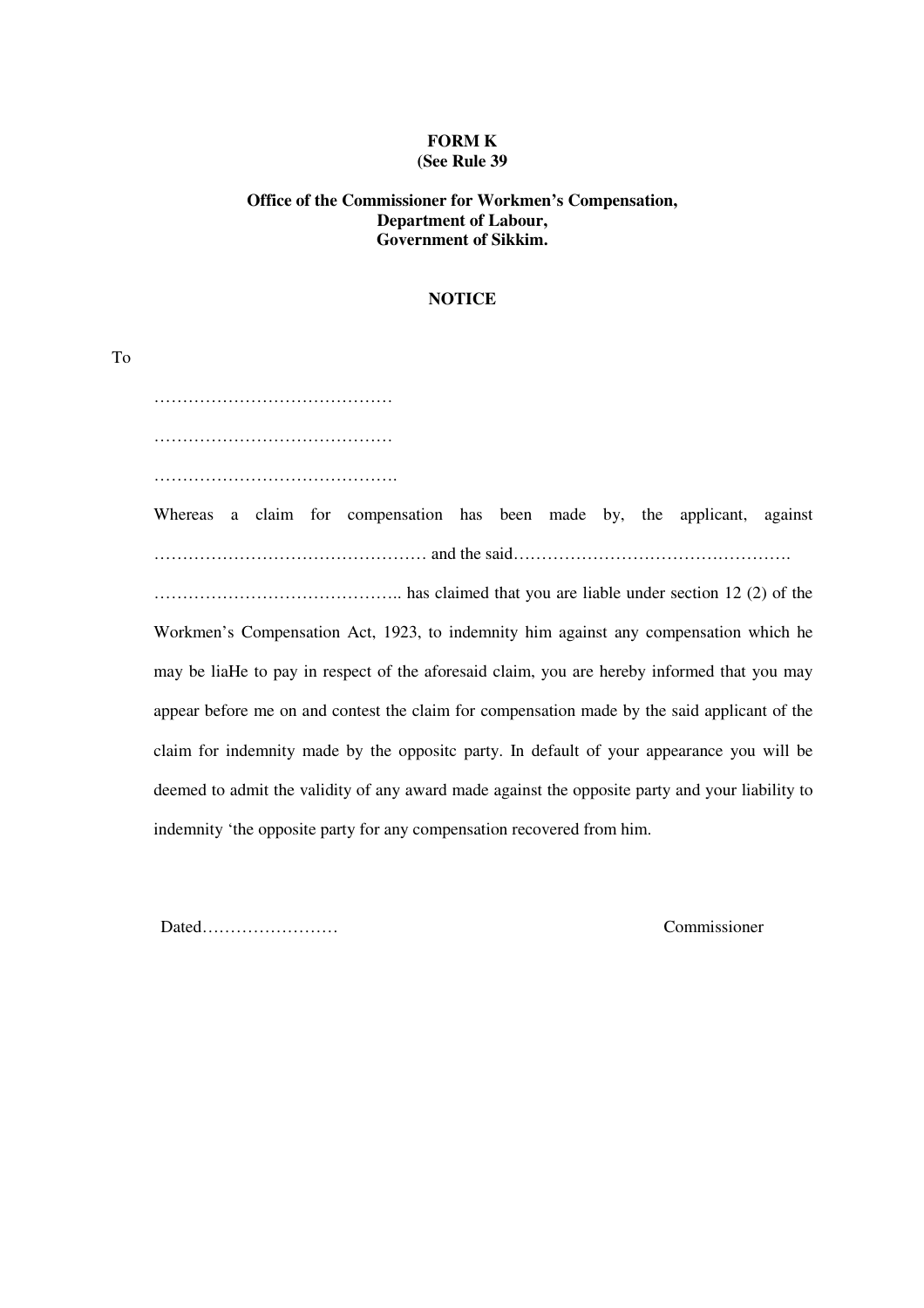#### **FORM L ( See Rule 39)**

## **Office of the Commissioner for Workmen's Compensation, Department of Labour, Government of Sikkim,**

#### **NOTICE**

 …………………………………… …………………………………… ………………………………….. Whereas a claim for compensation has been made by theapplicant, against

………………………………………………………………... and the said has claimed that ………………………………………………………………… is liable under section 12 (2) of the Workmen's Compensation Act, 1923, to indemnity him against any compensation which he may be liable to pay in respect of the aforesaid claim, and whereas the said on notice served has claimed that you stand to him in the relation of a contractor from whom the applicant could have recovered compensation, you are hereby informed that you may appear before me on and contest the claimrfor compensation made by the said applicant or the claim for indemnity made by the opposite party in default of your appearance you will be deemed to admit the validity of any award made against the apposite party and your. liability to indemnity the opposite party for any compensation recovered from him.

Dated……………………. Commissioner

To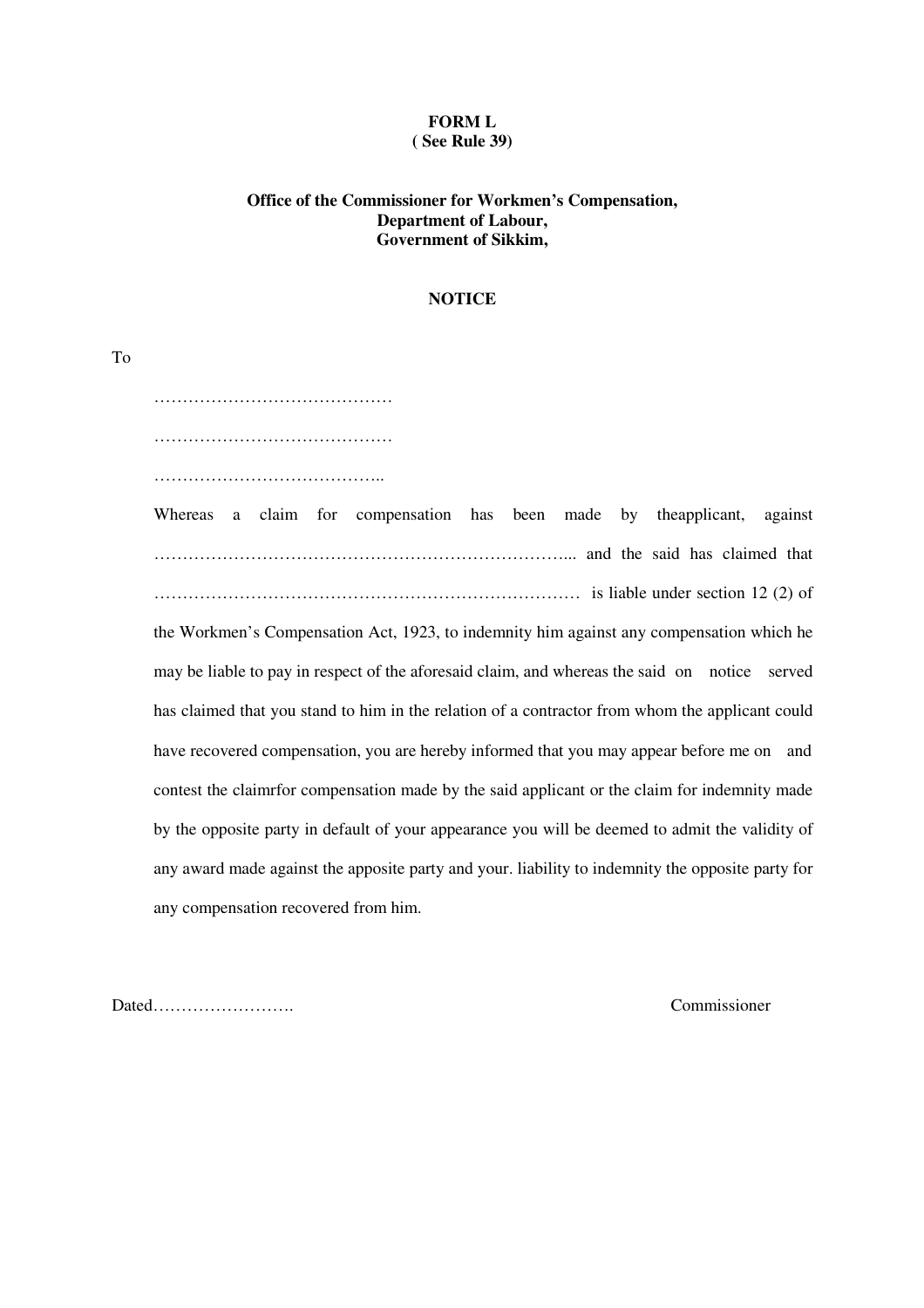#### **FORM M (See Rule 48)**

#### **Memorandum of Agreement**

To The Commissioner for Workmen's Compensation, Department of Labour, Government of Sikkim, **GANGTOK** 

Sir,

 It is hereby submitted that on the day of personal injury was caused to off by accident arising out of and in the course of employment in my establishment named . The said injury has resulted in temporary disablement to the said workman whereby it is estimated that he will be prevented from earning more than of his previous+ any wages for a period of months. The said workman has been in receipt of half-monthly payments which have been continued from the day of until the day of amounting to Rs…………………. in all.

1\* The said workman's average monthly wages are estimated at Rs……………… His date of birth is …………………………………

 It is further submitted that the employer of the said workman's has agreed to pay, and the said workman has agreed to accept the sum of Rs. in full settlement of all and every claim under the Workmen's Compensation Act, 1923, in respect of all disablement of a temporary nature arising out of the said accident, whether now or hereafter to become manifest. It is therefore requested that this memorandum be duly recorded.

Dated ………………………….. Yours faithfully,

|                                                   |          | Signature of employer |
|---------------------------------------------------|----------|-----------------------|
|                                                   | Witness: |                       |
|                                                   |          |                       |
|                                                   |          |                       |
|                                                   |          | Signature of Workman  |
|                                                   | Witness. |                       |
|                                                   |          |                       |
|                                                   |          | *Strike<br>out        |
| المائط ومماثلة ويستورث والمستحدث والمتلوث والمتحد |          |                       |

whichever not applicable.

<sup>1\*</sup> Details to be submitted separately.

<sup>(</sup>Note 1 : An application to register an agreement can be presented under the signature of one party, provided that the other party has agreed to the terms. But both signatures should be appended, whenever possible).

<sup>(</sup>Note 2 This form may be varied to suit special cases, e.g. injury by occupational disease, agreement when workman is under legal disability, etc.)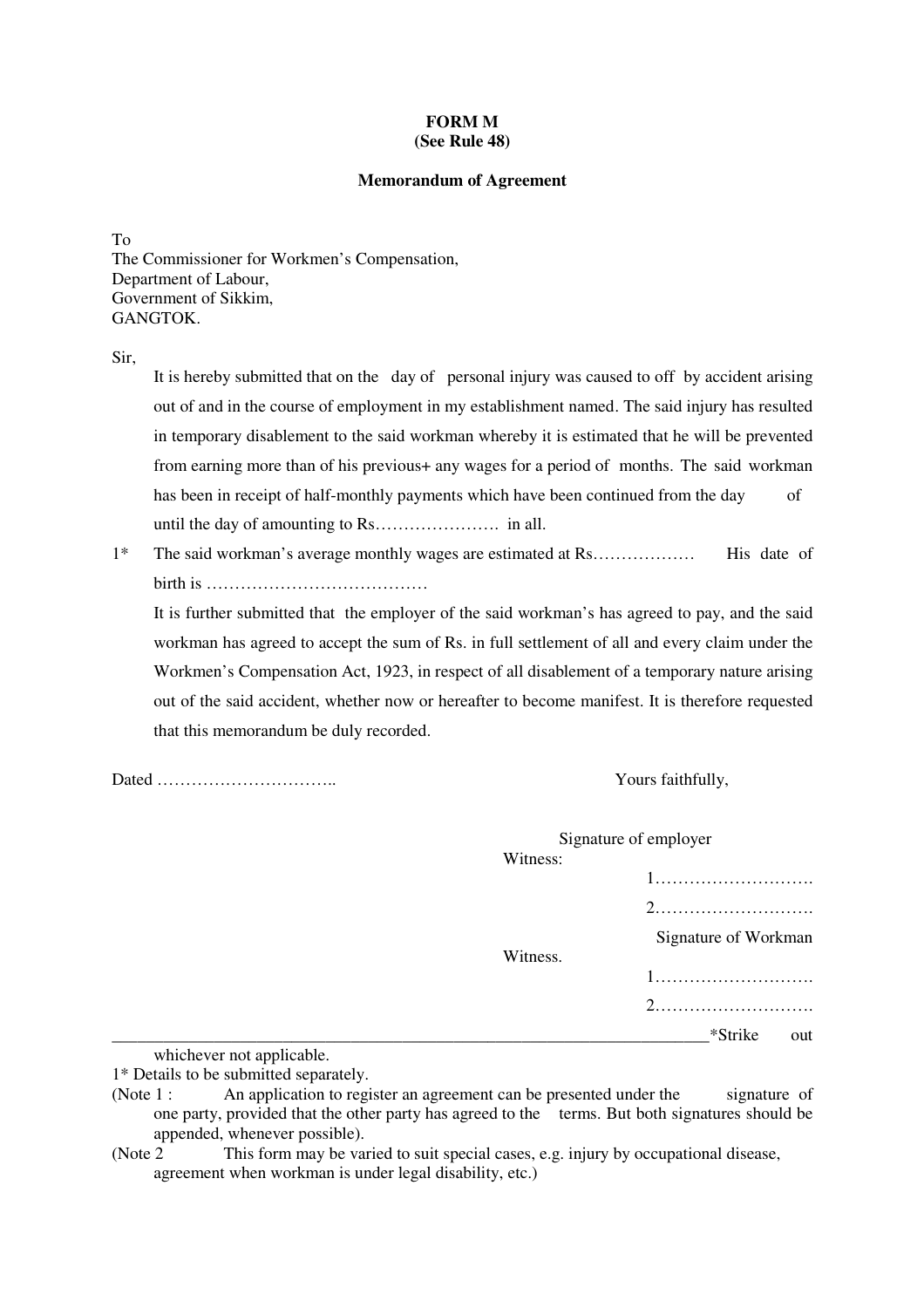## **FORM N (See Rule 39)**

# **Receipt**

Workman (Signature in stamped)

Dated

The money has been paid and this receipt signed in my presence.

Witness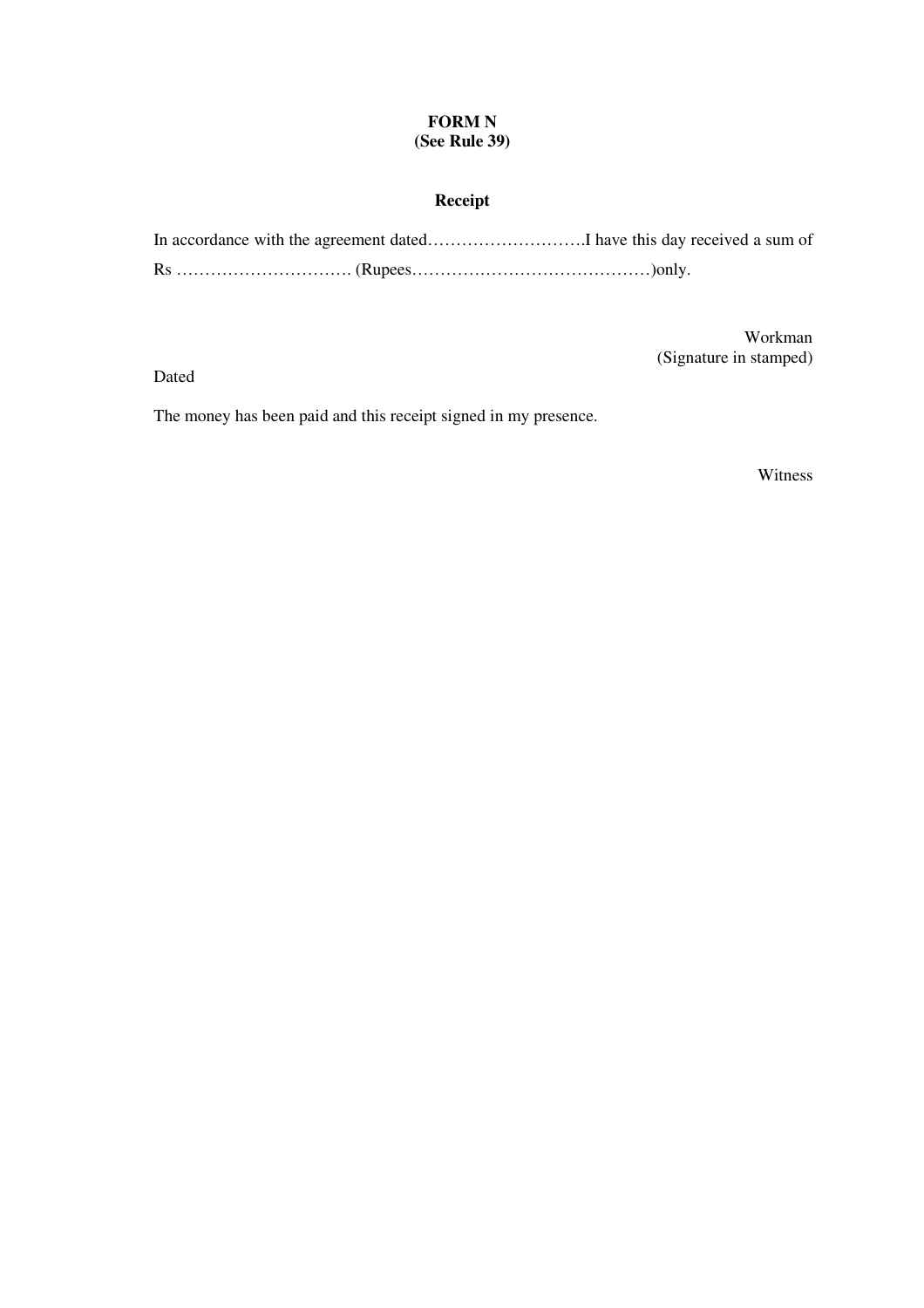## **FORM 0 (See Rule 48) Memorandum of Agreement**

To The Commissioner for Workmen's Compensation, Department of Labour, Government of Sikkim.

Sir,

It is hereby submitted that on the day of, personal injury was caused to …………………… of ………………………\* by accident arising out of and in the course of his/her employment in my establishment named ……………………………………………………….. .

- 2. The said injury has resulted in permanent disablement to the said workmen of the following nature, namely,—
- 3. 1\* The said workman's monthly average wages are estimated at  $\bar{\tau}$ .
- 4. The date of birth of the workman is ………………………………………………………..
- 5. The said workman has, prior to the date of this agreement, received the following payments, namely,—
	- Rs

 It is further submitted that the employer of the said workman has agreed to pay, and the said workman has agreed to accept, a sum of Rs…………… in full settlement of all and every claim under the Workmen's Compensation Act, 1923, in respect of the disablement stated above and all disablement now manifest. It is, therefore, requested that this memorandum be duly recorded.

> Yours faithfully Signature of employer

Witness:………………… Signature of workman Witness:………………….

1\* Details to be given separately.

\_\_\_\_\_\_\_\_\_\_\_\_\_\_\_\_\_\_\_\_\_\_\_\_\_\_\_\_\_\_\_\_\_\_\_\_\_\_\_\_\_\_\_\_\_\_\_\_\_\_\_\_\_\_\_\_\_\_\_\_\_\_\_\_\_\_\_\_\_

Dated

**Note :** An application to register an agreement can be presented under the signature of one party, provided that the other party has agreed to the terms. But both signatures should be appended, whenever possible.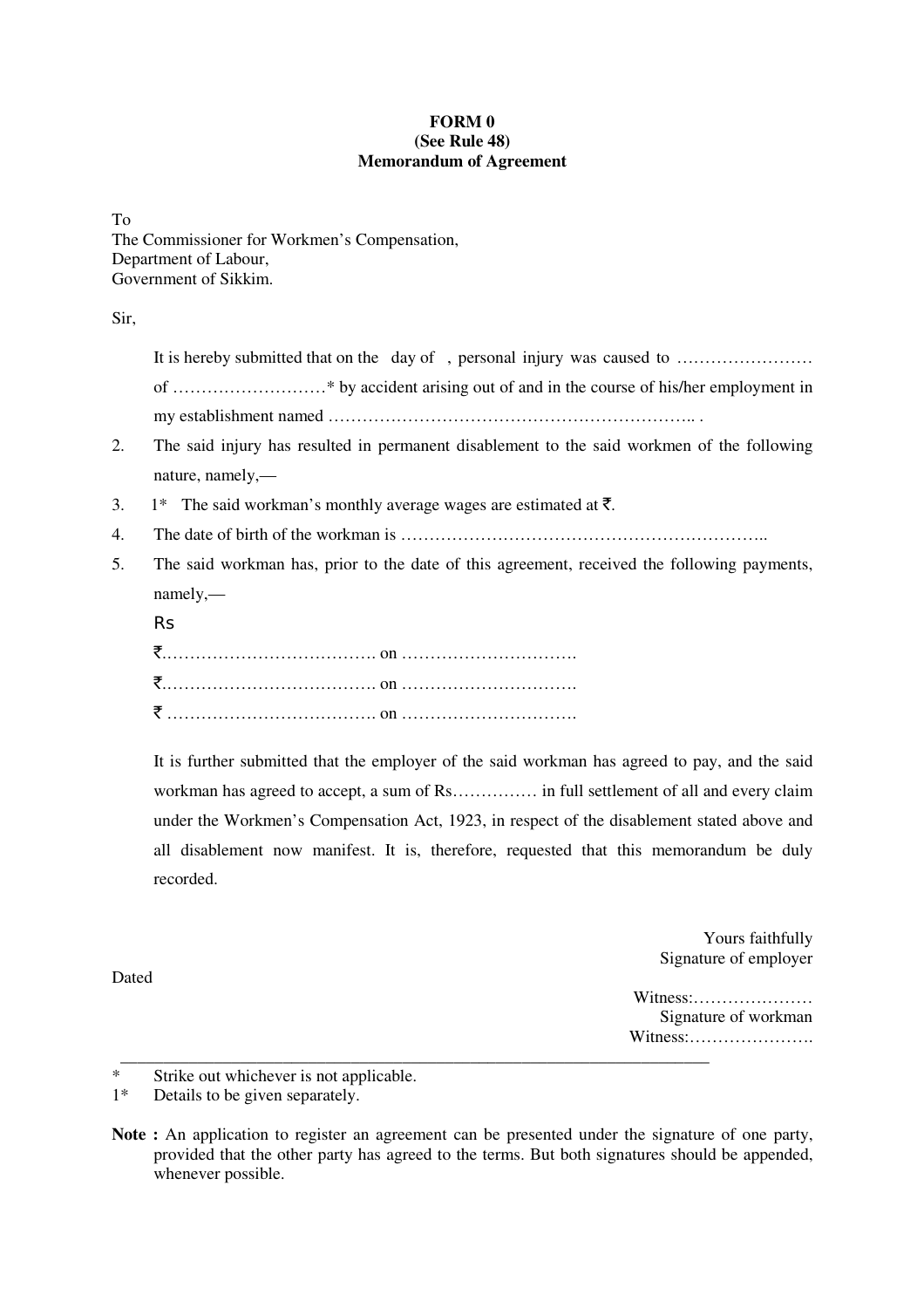## **FORM P (See Rule 48) Memorandum of Agreement**

| I<br>۰.<br>×<br>v |
|-------------------|
|-------------------|

| 10                                           |  |
|----------------------------------------------|--|
| The Commissioner for Workmen's Compensation, |  |
| Department of Labour,                        |  |
| Government of Sikkim.                        |  |
|                                              |  |

# Sir,

|         | by accident arising out of and in the course of employment in my establishment                   |
|---------|--------------------------------------------------------------------------------------------------|
|         |                                                                                                  |
| 2.      | The said injury has resulted in temporary disablement to the said workman.                       |
| $3 * 4$ |                                                                                                  |
|         |                                                                                                  |
| 4.1*    | The said workman's monthly average wages prior to the accident                                   |
|         |                                                                                                  |
| 5.      |                                                                                                  |
|         |                                                                                                  |
|         |                                                                                                  |
|         | workman has agreed to accept half-monthly payments at the rate of Rs for the period of           |
|         | the said temporary disablement. This agreement is subject to the condition that the amount of    |
|         | the half-monthly payments may be varied in accordance with the provisions of the said Act on     |
|         | account of an alteration in the earnings of the said workman during disablement. It is further   |
|         | stipulated that all rights of commutation under section 7 of the said Act are unaffected by this |
|         | agreement.                                                                                       |
|         |                                                                                                  |

It is, therefore, requested that this memorandum be duly recorded.

\_\_\_\_\_\_\_\_\_\_\_\_\_\_\_\_\_\_\_\_\_\_\_\_\_\_\_\_\_\_\_\_\_\_\_\_\_\_\_\_\_\_\_\_\_\_\_\_\_\_\_\_\_\_\_\_\_\_\_\_\_\_\_\_\_\_\_\_

Yours faithfully, Signature of employer Witness:……………….. Signature of workman

Dated ………………….. Witness:…………….

- \* Strike out whichever is inapplicable.<br>1\* Details to be given separately.
- Details to be given separately.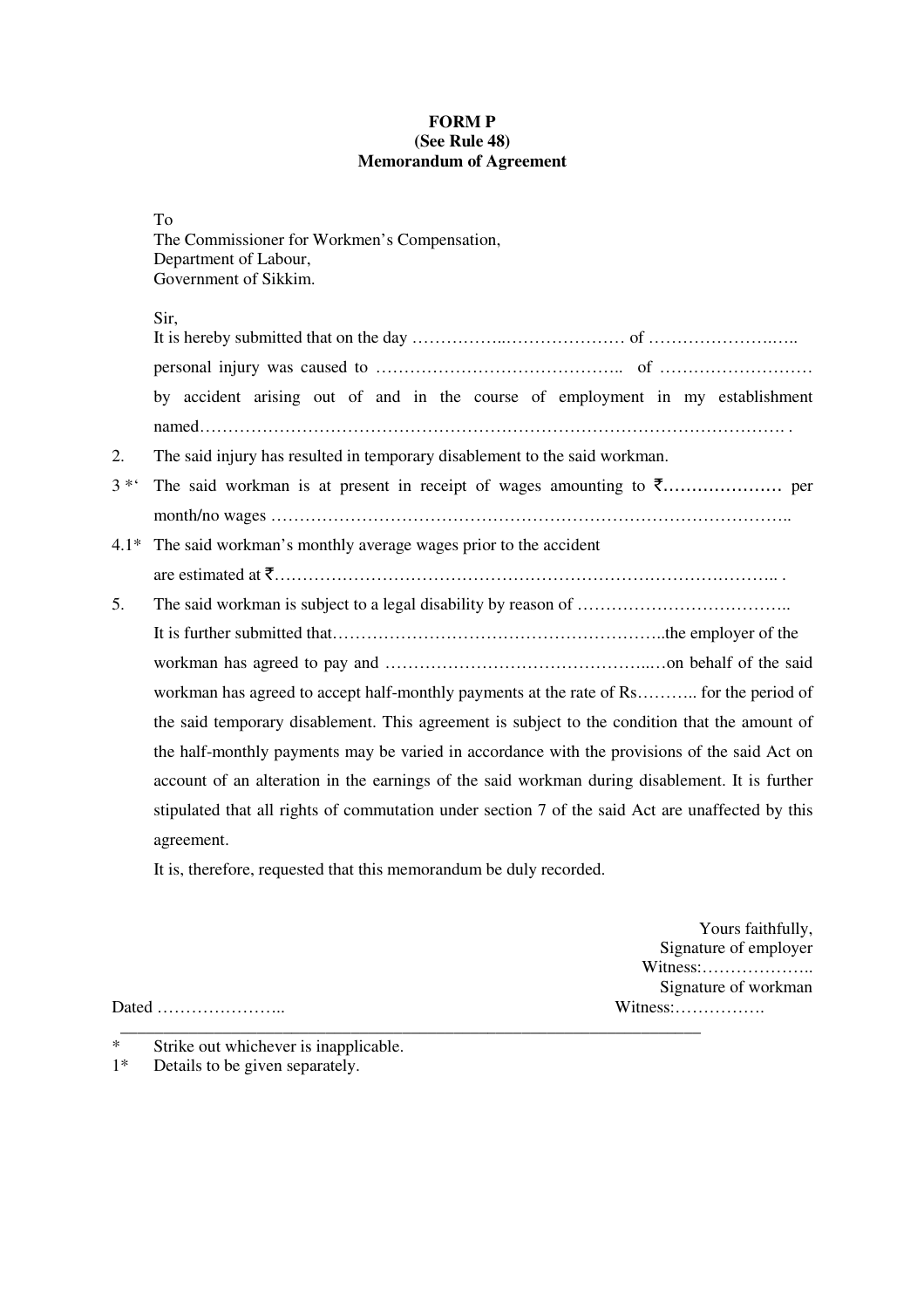#### **FORM Q (See Rule 49)**

## Office of the Commissioner for Workmen's Compensation, Department of Labour, Government of Sikkim.

 Whereas an agreement to pay compensation is said to have been reached between ……………………… and ……………………………………….. and whereas has/have applied for registration of the agreement under section 28 of the Workmen's Compensation Act, 1923, notice is hereby given that the said agreement will be taken into consideration on ……………………………………… ,and that any objection to the registration of the said agreement should be made on or before that date. In the absence of valid objection, it is my intention to proceed to the registration of the said agreement.

Dated …………………… Commissioner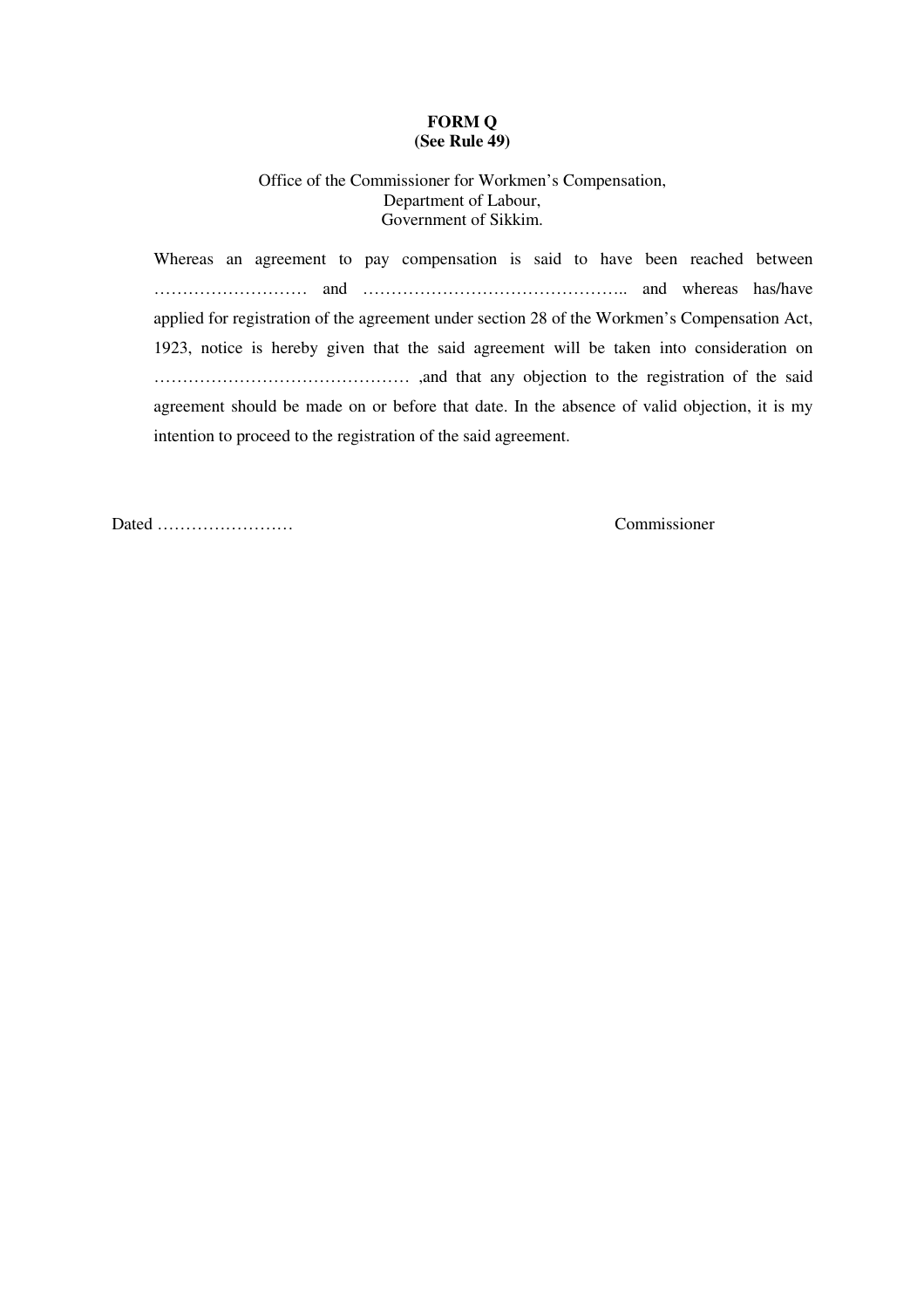## **FORM R (See Rules 49 and 50) Office of the Commissioner for Workmen's Compensation, Department of Labour, Government of Sikkim.**

| . |                                                                                              |
|---|----------------------------------------------------------------------------------------------|
|   |                                                                                              |
|   |                                                                                              |
|   |                                                                                              |
|   | Take notice that registration of the agreement to pay compensation said to have been reached |
|   |                                                                                              |
|   |                                                                                              |
|   |                                                                                              |

Dated ……………….. Commissioner.

To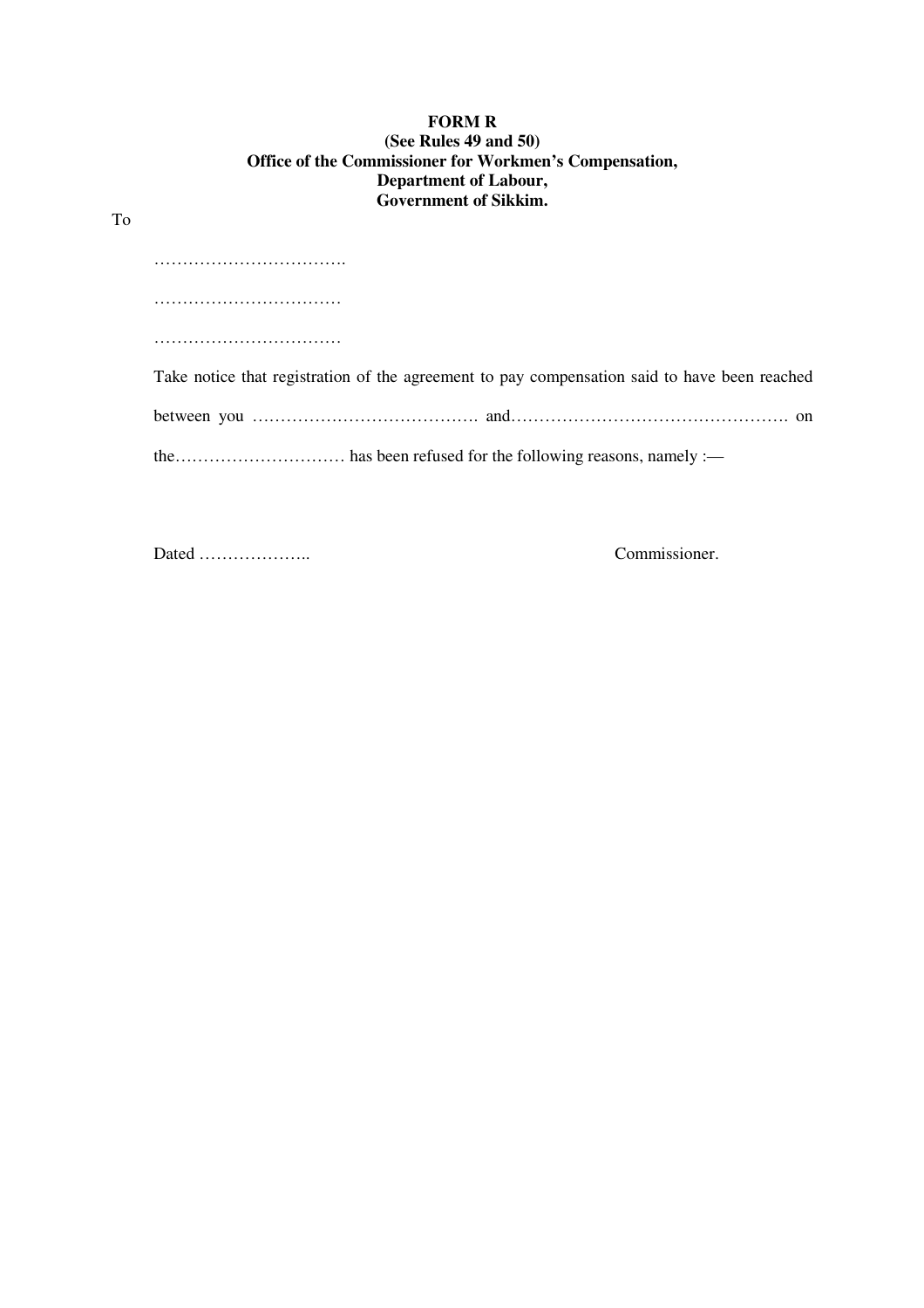## **FORM S (See Rule 50) Office of the Commissioner for Workmen's Compensation. Department of Labour, Government of Sikkim, Gangtok.**

To,

 …………………… …………………………… ………………………

 Whereas an agreement to pay Compensation is said to have been reached between ………………………..… and ………………..………… and whereas…………………….. has/have applied for registration of the agreement under section 28 of the Workmen's Compensation Act, 1923, and whereas it appears to me that the s aid agreement ought not to be registered for the following reasons, namely …………………………………………………… An opportunity will be afforded to you of showing cause on ……………….. , why the said agreement should be registered. If no adequate cause is shown on that date, registration of the agreement will be refused.

Dated ………………. Commissioner.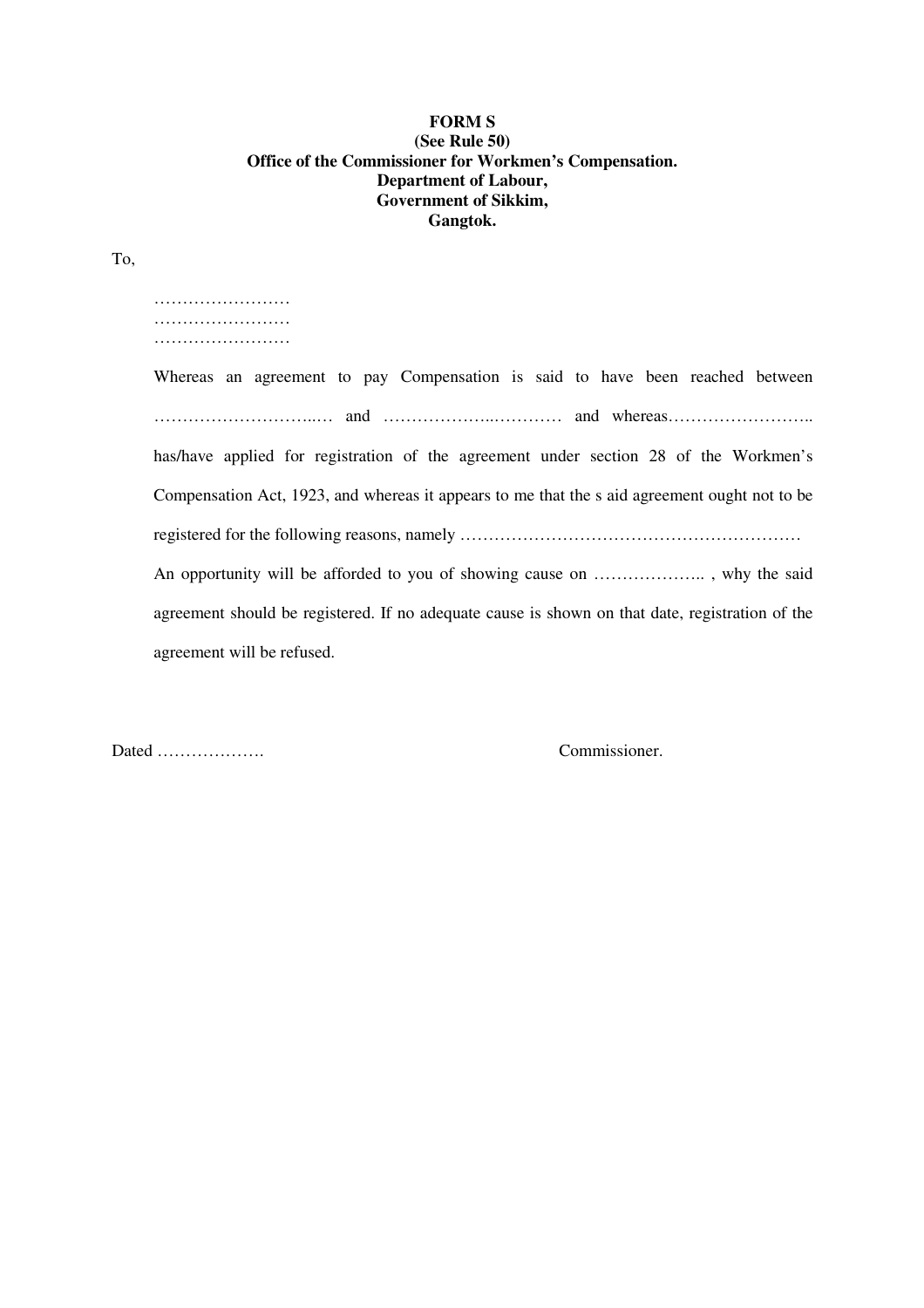#### **FORM T (See Rule 50) Office of the Commissioner for Workmen's Compensatior, Department of Labour, Government of Sikkim,**

 ……………………………… ……………………………… . The contract of the contract of the contract of the contract of the contract of the contract of the contract of the contract of the contract of the contract of the contract of the contract of the contract of the contrac

 Whereas an agreement to pay Compensation is said to have been reached between ……………………………………………… and ……….………………………………….. and whereas……………………………………… has/have applied for registration of the said agreement under section 28 of the Workman's Compensation Act, 1923, and whereas it appears to me that the said agreement ought not to be registered for the following reasons, namely— An opportunity will be afforded to the said ………………………………….of showing cause on why the said agreement should be registered. Any representation which you have to make with regard to the said agreement should be made on or before that date. If adequate cause is then shown, the agreement shall be registered.

Dated ……………………….. Commissioner